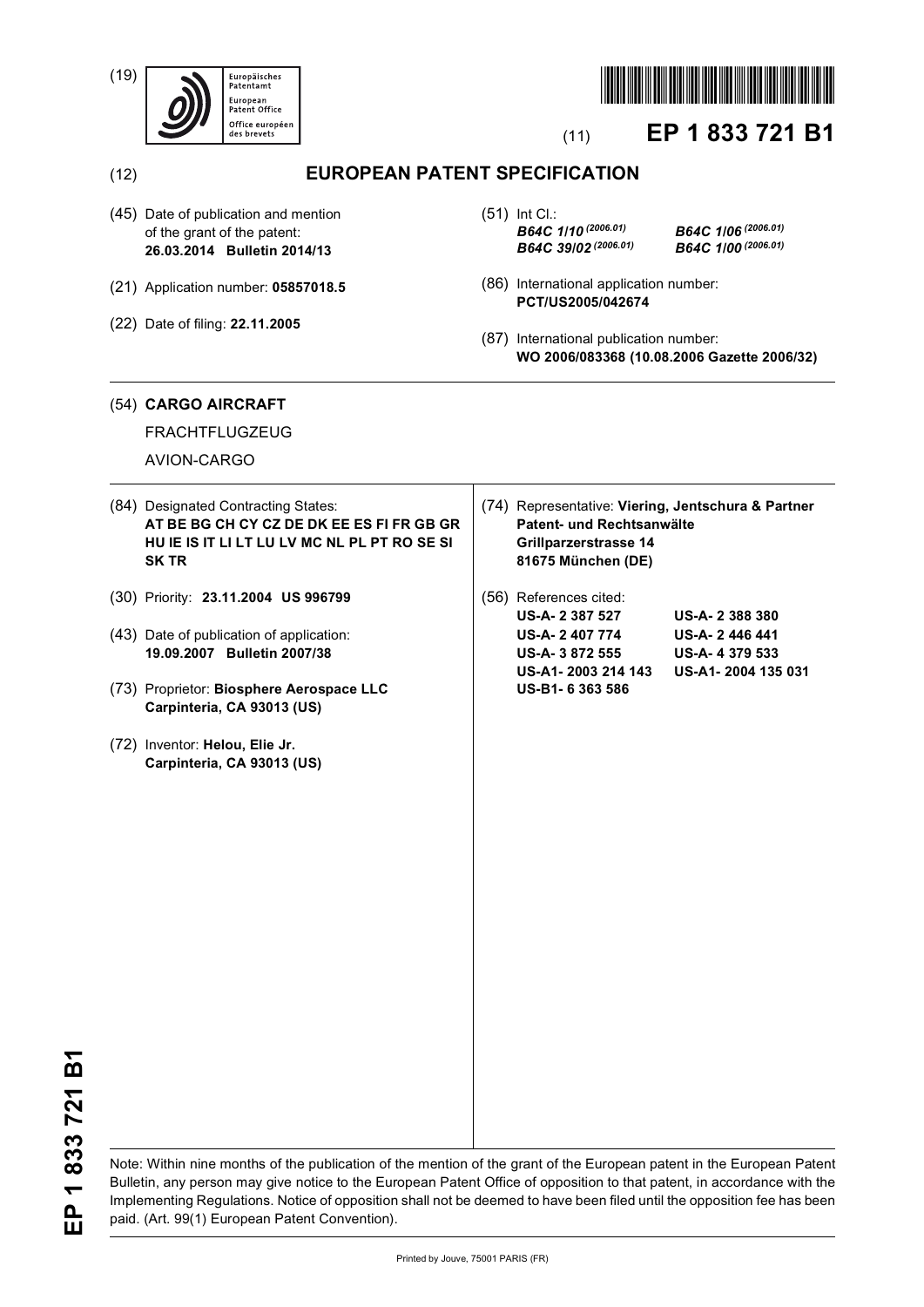*10*

*20*

### **Description**

#### BACKGROUND OF THE INVENTION

**[0001]** The field of the present invention is cargo aircraft for transporting modular containers.

**[0002]** The basic unit for transporting goods has been the truck. Being the basic unit, the truck has defined limitations on intermodal containers that can typically be transported by ships, trains and trucks. Much of commerce today for which intermodal containers are most convenient are high volume, low weight products, computers being one example. Thus, volume instead of weight creates the limiting factor in the design of intermodal containers. As such, containers have grown to the maximum volume capacity of the basic unit, the truck. As such, intermodal containers are limited by the dimensions allowed by highway infrastructures.

**[0003]** The aforementioned intermodal containers have greatly facilitated and lowered the cost of cargo transportation. However, air cargo has generally been excluded from participation in intermodal cargo systems. Aircraft of a size capable of carrying substantial cargo have typically been designed first as passenger aircraft. Cylindrical fuselages and lack of large access ports thereto in such passenger aircraft limit the use of such aircraft for truly intermodal cargo systems. Rather, the aircraft must become the basic unit with odd shaped and smaller sized containers. As a result, even with containerized cargo, a truck must be loaded with multiple individual containers for efficient distribution of air cargo. Such aircraft are also designed to be efficient at high speeds which is costly. Military transports are also not particularly compatible with intermodel cargo systems as they are designed for oversized cargo such as rolling equipment, e.g., tanks and trucks, and palletized, irregularly shaped cargo. Most aircraft specifically designed for the military also are mission directed and overall efficiency for competitive cargo transportation is not a first priority.

**[0004]** The inability of aircraft to participate in intermodal container cargo systems has been disadvantageous to international commerce. Business principals such as just-in-time supply and changing business environments including rapid global internet communication have created a demand for much more rapid international shipping than can be provided by conventional ships. However, air cargo systems remain both expensive and inconvenient to intermodal shipping.

**[0005]** US 2004/0135031 A1 discloses a modular automated air transport system comprising an unmanned aircraft wherein a structural frame portion contains an interior cargo hold and wherein said system contains a computer.

**[0006]** US 2 387 527 discloses a cargo airplane having a lower opening for receiving a cargo container providing an outer surface of the aircraft.

**[0007]** US 4 379 533 discloses a transport airplane.

**[0008]** US 6 363 586 B1 discloses a kit for rigidly connecting two containers.

**[0009]** US 2003/0214143 discloses a system for unlocking a container from a base.

#### SUMMARY OF THE INVENTION

**[0010]** According to the present invention, an aircraft for carrying at least one container as claimed in claim 1 is provided. The dependent claims define some exam-

ples of such an aircraft.

**[0011]** The present invention is directed to an aircraft having a beam structure to receive at least one rigid cargo container with mounts detachably integrating the at least

*15* one rigid cargo container as part of the beam structure to provide structural rigidity to the aircraft in flight.

**[0012]** In a first separate aspect of the present invention, the aircraft includes a forward fuselage and an empennage attached to either end of the beam structure. Wings and engines are also provided.

**[0013]** In a second separate aspect of the present invention, the mounts associated with the beam structure are located on the top side of the beam structure to detachably support at least one rigid container thereon.

*25* **[0014]** In a third separate aspect of the present invention, the mounts are on the underside of the beam structure to detachably suspend at least one rigid cargo container therefrom.

*30* **[0015]** In a fourth separate aspect of the present invention, the at least one rigid cargo container is the size of an intermodal container and is of a composite lightweight structure.

*35* **[0016]** In a fifth separate aspect of the present invention, multiple containers and orientations thereof are contemplated.

**[0017]** In a sixth separate aspect of the present invention, an empennage is constructed to provide direct access longitudinally to the beam from the back of the aircraft.

*40* **[0018]** In a seventh separate aspect of the present invention, a forward fuselage is pivotally associated relative to the beam to allow full access to the forward end of the beam.

*45* **[0019]** In an eighth separate aspect of the present invention, the aircraft is a drone. As a drone, efficient low speed and, correspondingly, longer flights without crew are cost effective and advantageous.

**[0020]** In a ninth separate aspect of the present invention, a forward fuselage, an empennage, wings an en-

*50* gines are each removable as separate units from association with the beam.

**[0021]** In a tenth separate aspect of the present invention, any of the foregoing separate aspects are contemplated to be combined to greater advantage.

*55* **[0022]** Accordingly, it is an object of the present invention to provide an improved cargo aircraft. Other and further objects and advantages will appear hereinafter.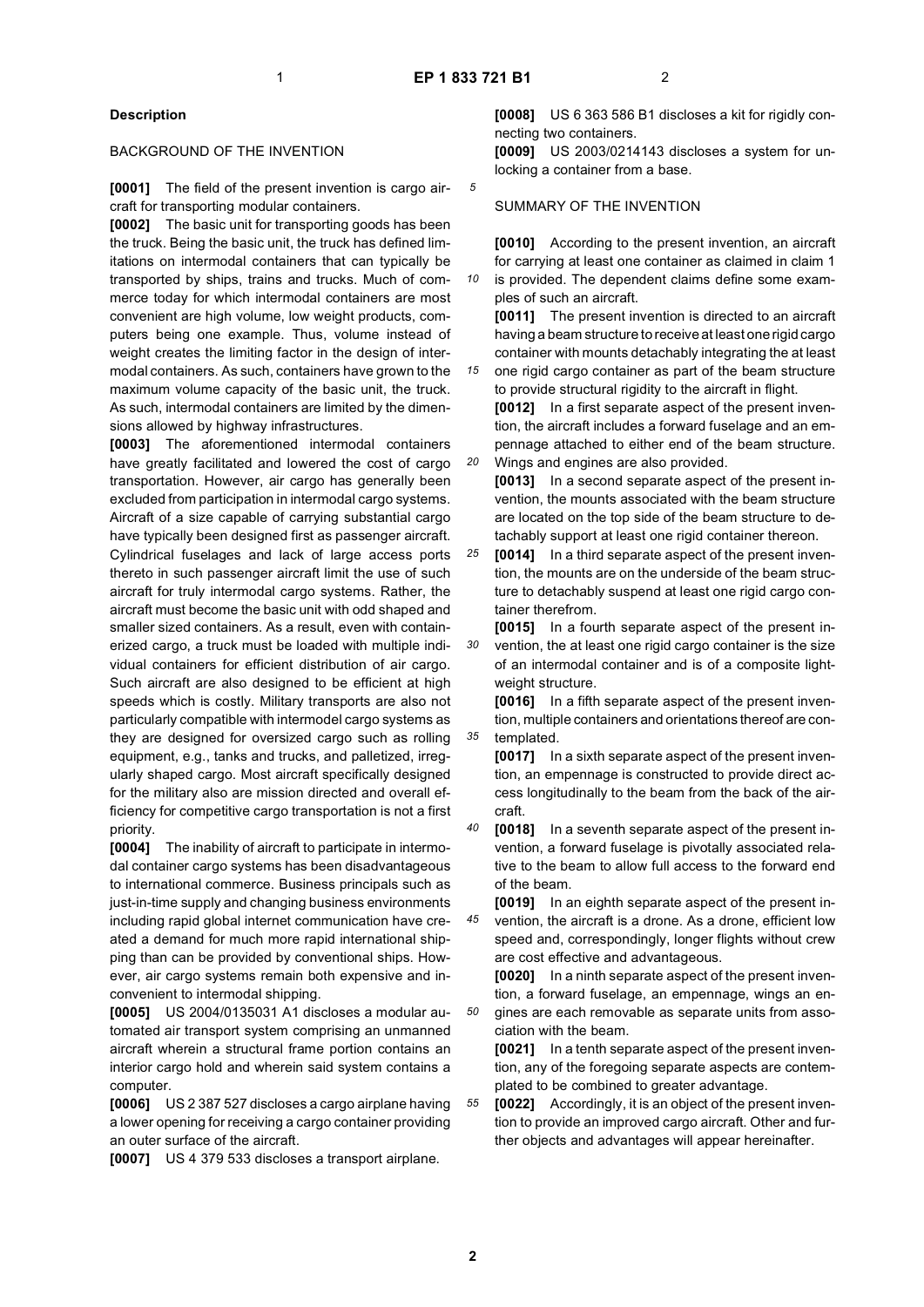*10*

*15*

*20*

*30*

*35*

# BRIEF DESCRIPTION OF THE DRAWINGS

#### **[0023]**

Figure 1 is a perspective view of a first embodiment of an aircraft.

Figure 2 is a partial perspective view with portions broken away for clarity of the aircraft of Figure 1.

Figure 3 is a cross-sectional view taken transversely through the fuselage of the aircraft of Figure 1.

Figure 4 is a perspective view of a cargo bay and combinations of containers.

Figure 5 is a partial exploded perspective view of the aircraft of Figure 1.

Figure 6 is a detailed perspective of the fuselage of the aircraft of Figure 5.

Figure 7 is a side view of a fairing frame for the aircraft of Figure 1 with a container in place.

Figure 8 is a perspective view of the aircraft of Figure 1 being loaded or unloaded.

Figure 9 is a perspective view of the aircraft of Figure 1 with the forward fuselage raised.

Figure 10 is a perspective view of a frame structure of a cargo container.

Figure 11 is a perspective view of a longer frame structure of a cargo container.

Figure 12 is a perspective view of an exploded assembly of a cargo container.

Figure 13 is a partial cross-sectional view of a panel illustrated in Figure 12.

Figure 14 is a detail cross-sectional view of an assembled panel on a cargo container.

Figure 15 is a cross-sectional view of a mount between the beam structure and a container.

Figure 16 is an exploded perspective view of corner attachments and couplers.

Figure 17 is a perspective view of a second embodiment of an aircraft.

Figure 18 is a partial perspective view of the aircraft of Figure 17 with portions broken away for clarity.

Figure 19 is a cross-sectional view taken transversely of the fuselage of the aircraft of Figure 17.

Figure 20 is a perspective view of an aircraft with cargo containers side by side.

Figure 21 is a cross-sectional view of the fuselage of the aircraft of Figure 20.

Figure 22 is a cross-sectional view as in Figure 21 with an amended beam configuration.

Figure 23 is a partial perspective view of the aircraft of Figure 20 with portions broken away for clarity.

Figure 24 is a perspective view of a fourth embodiment of an aircraft.

Figure 25 is a partial perspective view of the aircraft of Figure 24 with portions broken away for clarity. Figure 26 is a cross-sectional view of the fuselage of the aircraft of Figure 24.

Figure 27 is a cross-sectional view of the fuselage of yet another embodiment.

Figure 28 is a perspective view of an aircraft of a further embodiment.

Figure 29 is a partial side view of the fairing frame of Figure 7 with a first attachment rail system.

Figure 30 is a partial side view of the fairing frame of Figure 7 with a second attachment rail system.

DETAILED DESCRIPTION OF THE PREFERRED EM-BODIMENTS

**[0024]** Figure 1 illustrates a first aircraft design with an integrating and supporting beam structure 30 having two ends. The details of the beam structure 30 are better illustrated in Figures 2 and 3. The beam structure 30 includes a floor 32 which may include rollers and/or antifriction devices to facilitate longitudinal movement of a cargo container along the surface of the floor 32. Restraining flanges 33 run along each longitudinal side of the floor 32. In addition to the floor 32, the beam structure 30 includes I-beams 34 with bulkheads 36, 38 positioned

*25* periodically along the beam structure 30 and affixed to the floor 32 and the I-beams 34. The beam structure 30 becomes a rigid structure which is preferably sufficient to support the aircraft in flight when empty but cannot support the aircraft in flight when loaded.

**[0025]** A forward fuselage 40 is located at one end of the beam structure 30. The forward fuselage 40 is shown to be that of a drone with no cockpit. Since the Shuttle SRTM mapping mission, it has been possible to have extended commercial flights without human intervention. A cargo drone can fly at low speeds for long distances without concern for crew time and passenger fatigue. The aircraft can therefore be designed for highly efficient flight profiles without accommodation for crew and pas-

sangers. **[0026]** As illustrated in Figure 9, the forward fuselage 40 is pivotally mounted relative to the beam structure 30 to fully expose the interior cavity above the beam structure 30 from the forward end of the aircraft for loading of

*40* cargo containers. The guidance and control for the aircraft may be located in the forward fuselage 40; but, given the lack of a cockpit, can be located elsewhere with equal facility. The forward fuselage 40 may be removed from association with the beam as a unit.

*45 50 55* **[0027]** An empennage 42 is attached to the other end of the beam structure 30. The empennage 42 includes laterally extending horizontal stabilizers 44 with twin vertical stabilizers 46 positioned at the outer ends of the horizontal stabilizers 44. As illustrated in Figure 8, the rear fuselage 48 forming part of the empennage 42 may be split vertically and pivotally mounted to either side of the main fuselage. In this way, access is provided to the rear end of the beam structure 30 across the ramp defined by the empennage 42 including the horizontal stabilizers 44. The empennage 42 may be removed from association with the beam as a unit.

**[0028]** Wings 50 are also structurally associated with the beam structure 30. The wings 50 as well as the beam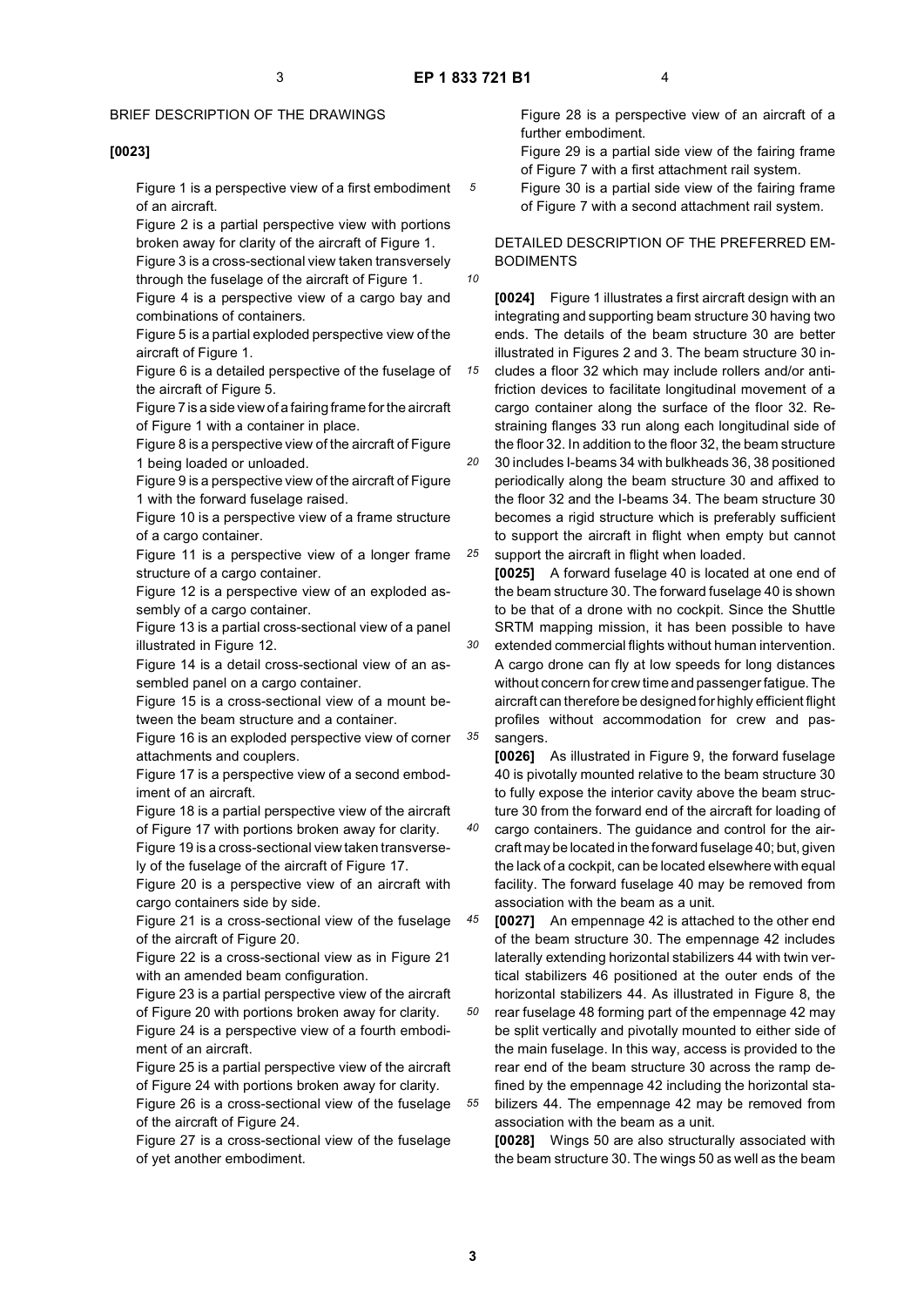structure 30 may contain fuel tanks. Landing gear 52 are provided under the wings 50; and a forward gear 54 is provided under the beam structure 30. The wings 50 may be removed from association with the beam as a unit.

**[0029]** Engines 56 are shown in the embodiment of Figure 1 to be directly mounted to the beam structure 30. An engine on each side, symmetrically mounted, is contemplated. Alternatively, as illustrated in Figure 28, the engines 56 are mounted atop the wings 50. This arrangement is understood to add to the efficiency of the aircraft. The engines 56 may each be removed from association with the beam as a unit.

**[0030]** Figures 5 and 6 illustrate framing to support aerodynamic panels. The frame includes vertical elements 58 and horizontal elements 60 with corner elements 62 lying in transverse planes of the aircraft. One such frame 63 is illustrated in greater detail in Figures 7, 29 and 30. These elements 58, 60 are typically of I-beam cross section with lightening holes as in conventional aircraft construction. Corner elements 64 extend longitudinally at the intersections of the vertical elements 58 and horizontal elements 60. These corner elements 64 may provide structural rigidity to augment the strength of the beam structure 30 and certainly provide sufficient rigidity to retain fairing components in place on the frame 62. In Figure 5, a top fairing panel 66 and a side fairing panel 68 are shown. Of course, a second side fairing panel 68 is also deployed on the other side of the aircraft.

**[0031]** The aircraft thus defined provides a cargo bay which is designed and sized to closely receive rigid cargo containers 70 forming right parallelepipeds which are the sizes of intermodal containers. Such intermodal containers are typically of a given height and width and varying incrementally in length. An alternative, not covered by the present invention, to the construction of a fairing to define a cargo bay between the forward fuselage 40 and the empennage 42 would be to define the intermodal containers with aerodynamic surfaces. The forward fuselage 40 and the empennage 42 would transition to create an aerodynamic surface with the forward fuselage 40 and the empennage 42. The containers 70 would be designed to be compatible with truck transportation whether or not they have aerodynamic surfaces.

**[0032]** In the embodiments, the rigid cargo containers 70 provide strength to the beam structure 30. The beam structure 30 is designed to be as light as possible. As such, the beam structure 30 is capable of supporting takeoff loads, flight loads and landing loads of the aircraft when free of cargo. Additionally, the beam structure 30 must be sufficient to support compression loads upon landing even when fully loaded. However, the beam structure 30 is not required to fully sustain bending and torsional loads in flight, landing and takeoff when a rigid cargo container or multiple such containers are in place in the aircraft. The additional rigidity required is supplied by the rigid cargo containers 70. To this end, the containers 70 are constructed with sufficient structure and rigidity and are securely mounted to the beam structure 30 such

that bending and torsional forces experienced by the beam structure 30 are imposed upon the securely mounted container or containers 70.

*5* **[0033]** Mounts 72 are provided on the beam structure 30. These mounts may be bolted or otherwise retained on the floor 32. Further, incremental adjustments are preferably provided in order that the mounts 72 can attach to the container or containers 70 while accommodating variations in container length and placement. Such in-

*10 15* cremental adjustment may be provided by patterns of attachment holes in the floor 32 to allow for lateral or longitudinal repositioning of the mounts 72 once the container or containers 72 are in place. A mount 72 is illustrated in Figure 15 as a shoulder bolt 72 which extends

between the beam structure 30 and a container 70. Such a bolt 72 provides substantial shear resistance as well as tension loading. The mounts 72 may be located or positionable along the full length of the floor 32 or at incremental positions reflecting standard container sizes.

*20* The mounts may face inwardly from the sides of the floor 32. Access ports through the fairings may be provided to allow access to the mounts 72. Alternatively, mechanisms may be employed which are automatic or remotely actuated.

*25* **[0034]** Attachments 74 are illustrated in Figure 16 as formed boxes 76 through which slots 78 extend. By employing the formed boxes 76, the slots 78 terminate to provide an inner face. The attachments 74 are located in the structure of the rigid container or containers 70. As

*30* such, the attachments 74 cooperate with the formed boxes 76 with slots 78 through the walls thereof. The formed boxes 76 may include thick walls on one outer side or bottom to receive the mounts 72.

*35 40* **[0035]** To fix the attachments 74 to one another, couplers 84 are employed. Each coupler 84 includes two heads 86 extending in opposite directions from a coupler body 88. The heads 86 are undercut between the body 88 and each of the heads 86 to form opposed engaging surfaces on the inner sides of the heads 86. The heads

86 also fit within the slots 76 in one orientation. The heads 86 have a convex surface for easier placement in the associated slots 76.

**[0036]** The couplers 84 may be formed such that the heads 86 are on a shaft rotatable within the body 88. A

- *45* collar 90 is separated from each of the heads 86 by substantially the thickness of the walls of the formed boxes 76 with the collar 90 being of sufficient diameter that the collar 90 cannot fit within the slots 78. The collar 90 also provides access once the heads 86 are positioned in the
- *55* slots 78 for rotation of the heads 86 into a locked orientation with the slots 78. The body 88 is of sufficient size and includes flat sides 92 such that it is prevented from rotating by the floor 32. Once the head 86 have been properly located, a set screw 94 can be placed to insure that the heads 86 will not rotate relative to the attachments 74. The same mechanisms are employed between attachments 74 on adjacent containers 70.

**[0037]** The mounts 72 may correspond to the attach-

*50*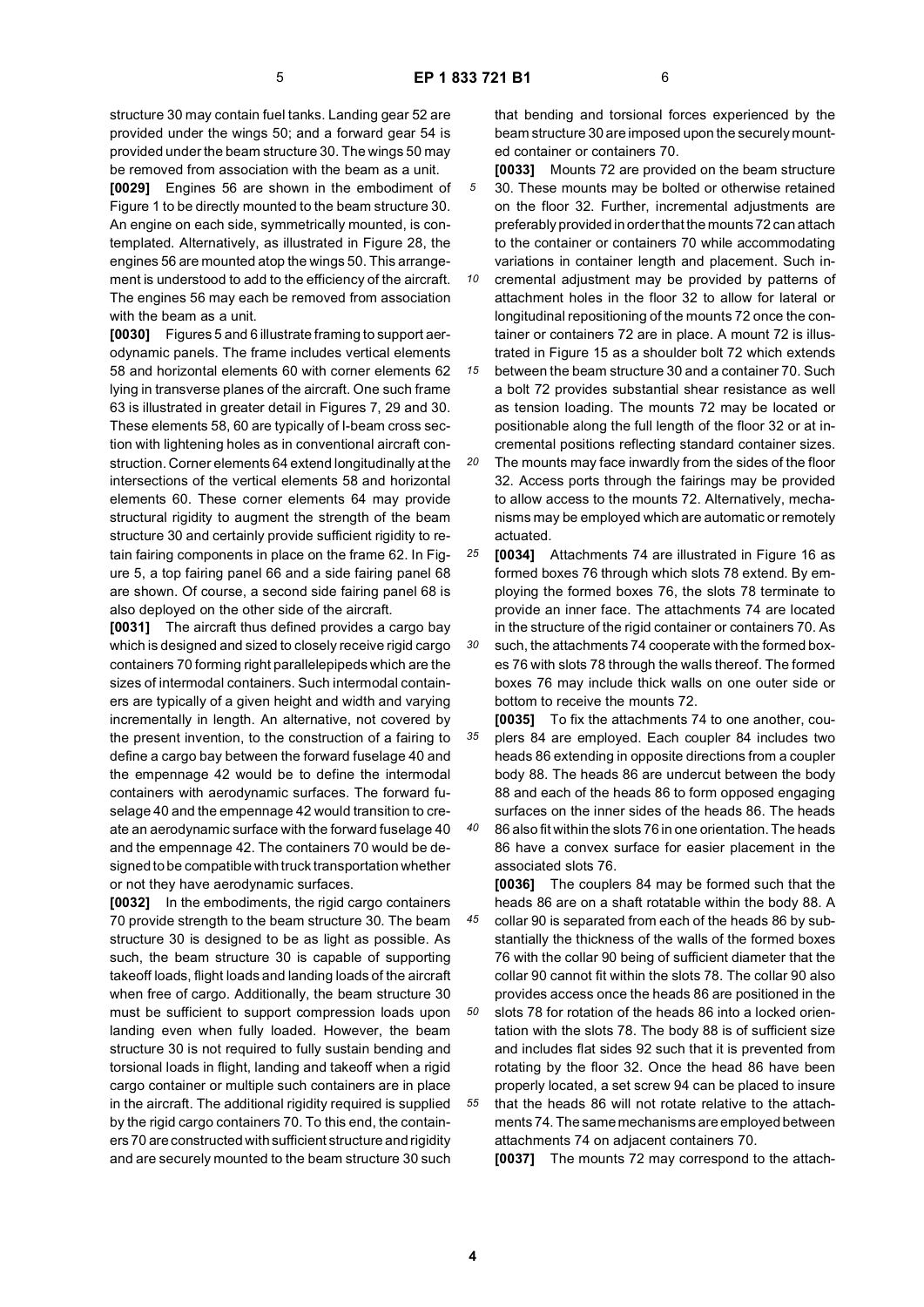ments 74 and employ the same mechanisms as shown in Figure 16. Identical slots 78 in the floor 32 or the restraining flanges 33 can cooperate with the slots 78 in the containers 70 and couplers 84 to restrain the containers 70 and integrate the structures thereof with the beam structure 30.

**[0038]** Each rigid cargo container 70 is constructed as shown in Figures 10 through 16. A first internal structure of a container is illustrated in Figure 10. This structure includes four columns 96 and eight beams 98 fixed together by corner attachments 74 as illustrated in Figure 10 to form a right parallelepiped. Panels 100 are then assembled with longerons 102 to form a top, a bottom and sides of the cargo container 70. A representative panel 100 is illustrated in Figure 13. The panel 100 is formed of lightweight material. In this embodiment the panel 100 is defined by two thin sheets 104, 106 separated by honeycomb 108. Inner longerons 110 are also placed between the sheets 104, 106 and attached thereto. About the periphery of each of the panels 100, the sheets 104, 106 come together to form an attachment flange 112. Each of these panels 100 may be of composite material or a mixture of aluminum sheets 104, 106 and formed honeycomb 108.

**[0039]** Figure 13 illustrates the sides, top and bottom of the completed cargo container 70 in association with the structure defined by the four columns 96 and eight beams 98. Two panels 100 are associated together with longerons 102 positioned therebetween. The attachment flanges 112 are fixed to the corner columns 96 and beams 98 which include parallel flanges 114 for that purpose.

**[0040]** Where longer containers are contemplated, intermediary columns 96 and beams 98 may additionally be employed. In this way, all panels 100 may be of the same size through appropriate location of the columns 96 with the overall lengths of the containers being multiples of the container illustrated in Figure 10. Multiple containers of varying length may be employed to create an overall payload for an aircraft of a given length. Figure 4 illustrates such arrangements with a sixty-foot long cargo area and containers 70 broken into various multiples of ten-foot lengths.

**[0041]** Figure 8 illustrates employment of the first embodiment through the placement of a cargo container 70. A truck 116 is shown aligned with the cargo area of the aircraft. In this case, the rear fuselage 48 is defined by doors which extend in an aerodynamic form and can also open to fully expose the interior of the fairing for insertion or removal of the rigid cargo container 70. This container 70 may be, as illustrated in Figure 4, one single container or a preassembled group of containers 70. Winches and other mechanisms may be employed to assist in the repositioning of the container or containers 70 either in the aircraft or on the truck 116. Alternatively, the forward fuselage 40 may be pivoted out of the way as illustrated in Figure 9 and the container 70 loaded from or unloaded to the truck 116 from the front of the aircraft. The landing gear 52 and/or forward gear 54 may be additionally exendable or retractable or the mounts thereof my be able to move up and down to accommodate the level of the bed of a truck 116.

- *5* **[0042]** The general principles described herein with regard to the first embodiment also apply to the several other embodiments which are presented. A second embodiment is illustrated in Figures 17 through 19. In this embodiment, the beam structure 30 is arranged at the top of the aircraft with the rigid cargo container or con-
- *10* tainers 70 suspended thereunder through attachments to the underside of the beam structure 30. In this second embodiment, the beam structure is effectively inverted and is formed of a very similar structure to that of the first embodiment. The wings 50 are correspondingly associ-

*15* ated with the top of the aircraft to be at the beam structure for support. Further, the engines 56 are also so located. **[0043]** This repositioning of the beam structure 30 makes the loading and unloading of containers through the empennage 42 more difficult. However, the forward

- *20 25* fuselage 40 continues to provide loading capability through rotation of the forward fuselage 40 out of the way. Alternatively, cargo bay doors 118, as illustrated in Figure 19, may provide access for loading of the container or containers 70 from below. To accommodate this overhead placement of the beam structure 30, the land
	- ing gear 52 must be supported at a greater distance than as required in the first embodiment. Either the gear 52, 54 itself or structure 119 may extend within additional fairings 120 to either side of the fuselage.

*30* **[0044]** Figures 20 through 23 illustrate another configuration having a double-wide beam structure 30 to accommodate side-by-side rigid cargo containers 70. But for the dimensional changes and required additional structural rigidity within the beam structure 30, the fore-

*35* going discussion applies to this embodiment. Figures 21 and 22 show two different configurations of the I-beams 34 to support different expected weight requirements. These figures also illustrate a central column disposed between the side by side containers which can be a bulk-

*40* head or a series of independent columns. Alternatively, the side by side containers 70 can be linked together as discussed above and the containers 70 at or adjacent that joint also attached to mounts associated with the central corner element 64 with no central column present.

*45* **[0045]** Figures 24 through 26 illustrate yet another embodiment designed to accommodate a different arrangement of rigid cargo containers 70. In this embodiment, two-high sets of containers are placed side by side to achieve four times the cross-sectional area for container

*50* cargo as in the first embodiment. The same comments applied to Figures 21 and 22 regarding the central column, illustrated between the containers 70 in Figure 26, apply to this embodiment.

*55* **[0046]** Figure 27 provides a hybrid between the first and second embodiments. Two sets of side-by-side cargo containers 70 are positioned above and below the beam structure 30. The same comments applied to Figures 21 and 22 regarding the central column, illustrated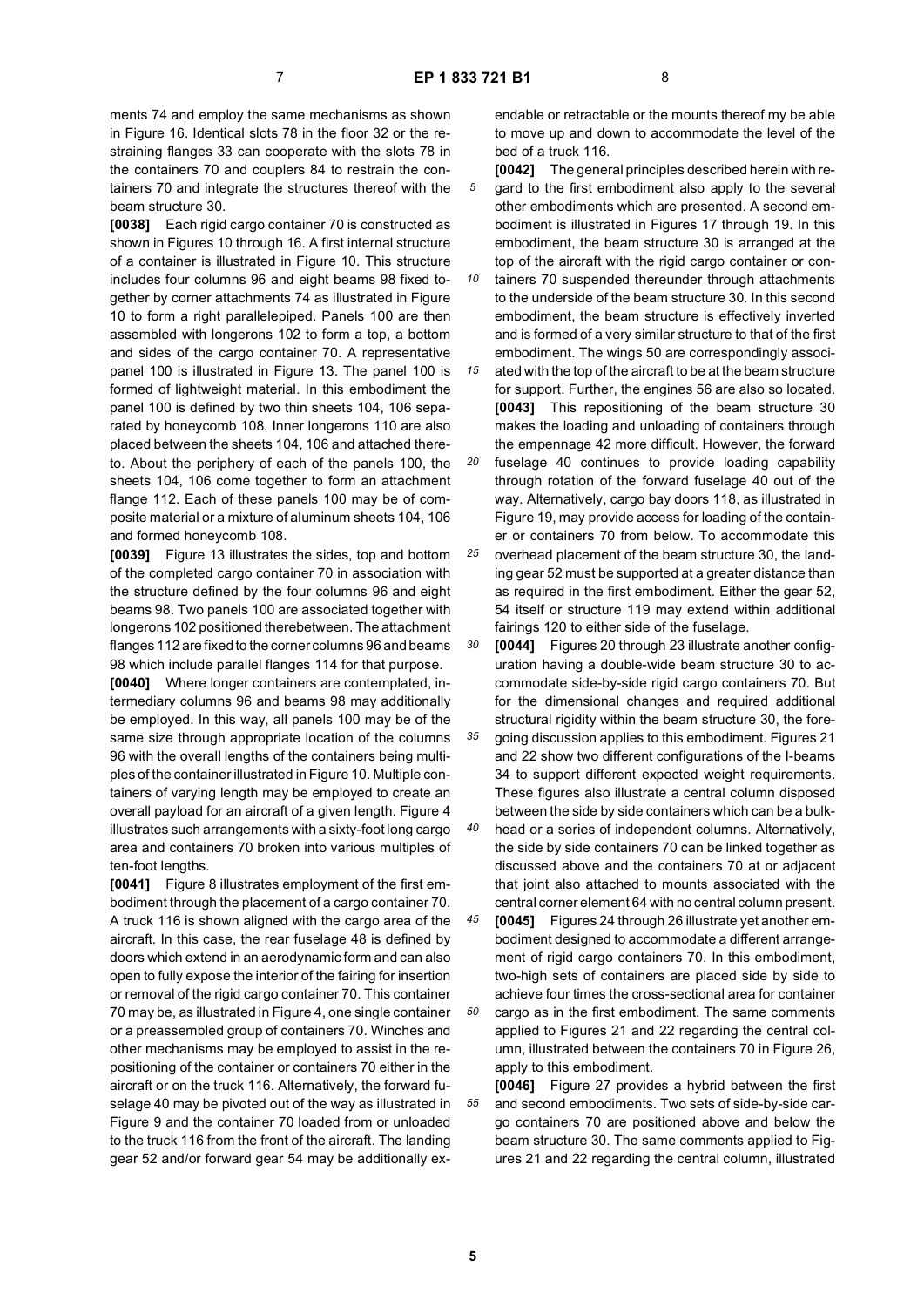*10*

*15*

*25*

*30*

*35*

*40*

*45*

*50*

between the containers 70 in Figure 27, apply to this embodiment.

**[0047]** Figures 29 and 30 illustrate yet another feature which can augment the structure of the system. A rail 122 is associated with the frame 62 in two locations as illustrated in the two figures. A corresponding channel 124 is shown located in the container 70. The channel 124 may be an interlocking fit as shown only at the corners of the container 70 or fully through the container with additional support provided therealong. The rail mechanism is shown in association with the fairing but may be associated with the beam structure 30 as well.

# **Claims**

**1.** An aircraft for carrying at least one rigid cargo container (70), comprising

a forward fuselage (40);

an empennage (42); wings (50);

a beam structure (30) including a first end to which the forward fuselage (40) is attached, a second end to which the empennage (42) is attached, and mounts (72) to structurally engage the at least one rigid cargo container (70) in juxtaposition with the beam structure (30) between the first and second ends, the wings (50) being mounted to the beam structure (30);

engines (56) fixed relative to the beam structure (30); and

a frame for supporting aerodynamic fairing panels (66, 68) attached to the beam structure, which frame includes vertical elements (58) and horizontal elements (60), thereby including an interior cavity to receive the at least one rigid cargo container;

wherein the mounts (72) detachably integrate the at least one rigid cargo container (70) as part of the beam structure (30) to provide structural rigidity to the beam structure (30) in flight.

- **2.** The aircraft of claim 1, the mounts (72) being on the underside of the beam structure (30) to detachably suspend the at least one rigid cargo container (70) therefrom.
- **3.** The aircraft of claim 1, the mounts (72) being on the top side of the beam structure (30) to detachably support the at least one rigid cargo container (70) thereon.
- **4.** The aircraft of claim 1, the engines (56) being mounted to the upper side of the wings (50).
- *55* **5.** The aircraft of claim 1 further comprising the at least one rigid container (70) attached to the mounts (72).
- **6.** The aircraft of claim 5, the rigid container (70) further

including four columns (96) and eight beams (98) forming the edges and corners of a structurally unitary parallelepiped with at least two side panels (100), a top panel (100) and a bottom panel (100).

- **7.** The aircraft of claim 6, the side panels (100) being a composite with thin skin surfaces (104, 106) with a honeycomb structure (108) therebetween and periodic longerons extending thereacross.
- **8.** The aircraft of claim 5, the at least one rigid container (70) being multiple containers (70), the container (70) including attachments (74) to structurally engage one another, the attachments (74) being rigidly fixed to the corners.
- **9.** The aircraft of claim 8, the containers (70) being the size of intermodal containers of one or more incremental lengths.
- *20*
	- **10.** The aircraft of claim 8 further comprising couplers (84), the attachments (74) on the ends of the containers (70) employing the couplers (84) for universal engagement with one another.
	- **11.** The aircraft of claim 10, the attachments (74) and mounts (72) being universally engageable with one another including undercut slots (78) and locking pins (72, 86) having opposed engaging surfaces engeageable with the undercut slots (78) in adjacent attachments (74) and mounts (72).
	- **12.** The aircraft of claim 8, the containers (70) each extending longitudinally on the beam structure (30), arranged side by side and engaging the mounts (72).
	- **13.** The aircraft of claim 8, the containers (70) arranged end to end extending longitudinally on the beam structure (30) and including attachments (74) to structurally engage one another, the containers being attached to the beam structure (30) by the mounts (72).
	- **14.** The aircraft of claim 1, wherein the interior cavity closely receives the at least one rigid cargo container (70).
	- **15.** The aircraft of claim 5, the at least one rigid container (70) being at least four containers (70), two of the at least four rigid containers (70) each extending longitudinally on top of the beam structure (30) and arranged side by side, and two of the at least four rigid containers (70) each extending longitudinally and depending from the beam structure (30) and arranged side by side, the at least four rigid containers (70) being engaged by the mounts (72).
	- **16.** The aircraft of claim 5, the at least one rigid container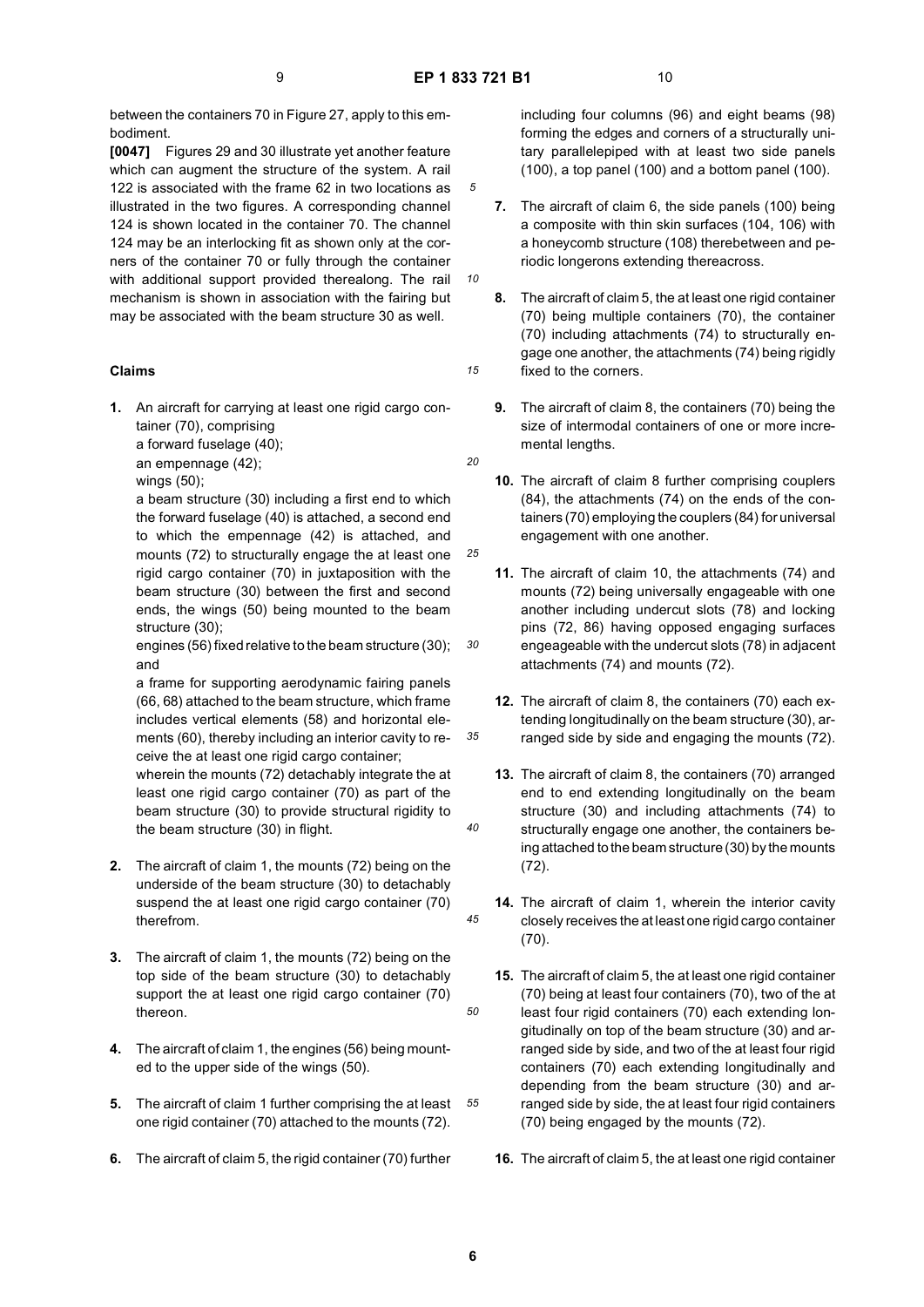*10*

*15*

*20*

*25*

*30*

*35*

*45*

*50*

*55*

(70) being at least four containers(70), a first two of the at least four rigid containers (70) each extending longitudinally on top of and engaging the beam structure (30) and arranged side by side, and a second two of the at least four rigid containers (70) each extending longitudinally on top of the first two rigid containers (70), the at least four containers (70) including attachments (74), the second two of the at least four rigid containers (70) being arranged side by side and being attached by the attachments (70) to the first two of the at least four rigid containers (70).

- **17.** The aircraft of claim 1, the empennage (42) including a ramp (44) extending substantially level with the upper surface of the beam structure (30), horizontal stabilizers (44) extending outwardly from the ramp (44) and twin vertical stabilizers (46) displaced laterally from the ramp (44).
- **18.** The aircraft of claim 17, the empennage (42) further including doors (48) extending in an aerodynamic form rearwardly over the ramp and being mounted to selectively provide full access to the ramp(44).
- **19.** The aircraft of claim 1, the aircraft being a drone.
- **20.** The aircraft of claim 1, the forward fuselage (40) being pivotally mounted relative to the beam structure (30) to selectively provide full access to the beam structure (30).
- **21.** The aircraft of claim 1, the forward fuselage (40), the empennage (42), the wings (50) and the engines (56) each being removable as a unit from association with the beam structure (30).

# **Patentansprüche**

*40* **1.** Ein Flugzeug zum Befördern von mindestens einem steifen Frachtcontainer (70), aufweisend:

> einen vorderen Flugzeugrumpf (40), ein Leitwerk (42), Flügel (50), eine Trägerstruktur (30), aufweisend ein erstes Ende, an dem der vordere Flugzeugrumpf (40) angebracht ist, ein zweites Ende, an dem das Leitwerk (42) angebracht ist, und Befestigungen (72), um den mindestens einen steifen Frachtcontainer (70) neben der Trägerstruktur (30) zwischen dem ersten und dem zweiten Ende in strukturellen Eingriff zu bringen, wobei die Flügel (50) an der Trägerstruktur (30) montiert sind, Triebwerke (56), die bezüglich der Trägerstruktur (30) befestigt sind, und

einen Rahmen zum Abstützen von aerodynamischen Verkleidungspaneelen (66, 68), der an der Trägerstruktur angebracht ist, wobei der Rahmen vertikale Elemente (58) und horizontale Elemente (60) aufweist, wodurch er einen inneren Hohlraum aufweist, um den mindestens einen steifen Frachtcontainer aufzunehmen, wobei die Befestigungen (72) den mindestens einen steifen Frachtcontainer (70) als Teil der Trägerstruktur (30) lösbar integrieren, um der Trägerstruktur (30) beim Flug eine strukturelle Steifigkeit zu verleihen.

- **2.** Das Flugzeug gemäß Anspruch 1, wobei sich die Befestigungen (72) an der Unterseite der Trägerstruktur (30) befinden, um den mindestens einen steifen Frachtcontainer (70) lösbar daran aufzuhängen.
- **3.** Das Flugzeug gemäß Anspruch 1, wobei sich die Befestigungen (72) an der Oberseite der Trägerstruktur (30) befinden, um den mindestens einen steifen Frachtcontainer (70) lösbar daran abzustützen.
- **4.** Das Flugzeug gemäß Anspruch 1, wobei die Triebwerke (56) an der Oberseite der Flügel (50) montiert sind.
	- **5.** Das Flugzeug gemäß Anspruch 1, ferner den mindestens einen steifen Container (70) an den Befestigungen (72) angebracht aufweisend.
- **6.** Das Flugzeug gemäß Anspruch 5, wobei der steife Container (70) ferner aufweist: vier Pfeiler (96) und acht Träger (98), die die Kanten und Ecken eines strukturell einheitlichen Parallelepipeds mit mindestens zwei Seitenpaneelen (100), einem oberen Paneel (100) und einem unteren Paneel (100) bilden.
- **7.** Das Flugzeug gemäß Anspruch 6, wobei die Seitenpaneele (100) ein Schichtkörper mit dünnen Außenhautflächen (104, 106) mit einer Wabenstruktur (198) dazwischen und periodischen Längsträgern, die sich quer dadurch erstrecken, sind.
- **8.** Das Flugzeug gemäß Anspruch 5, wobei der mindestens eine steife Container (70) mehrere Container (70) sind, wobei der Container (70) Halterungen (74) aufweist, um strukturell ineinanderzugreifen, wobei die Halterungen (74) steif an den Ecken befestigt sind.
- **9.** Das Flugzeug gemäß Anspruch 8, wobei die Container (70) die Größe von Containern für den kombinierten Verkehr mit einer oder mehr inkrementellen Längen haben.
- **10.** Das Flugzeug gemäß Anspruch 8, ferner aufweisend Kupplungen (84), wobei die Halterungen (74)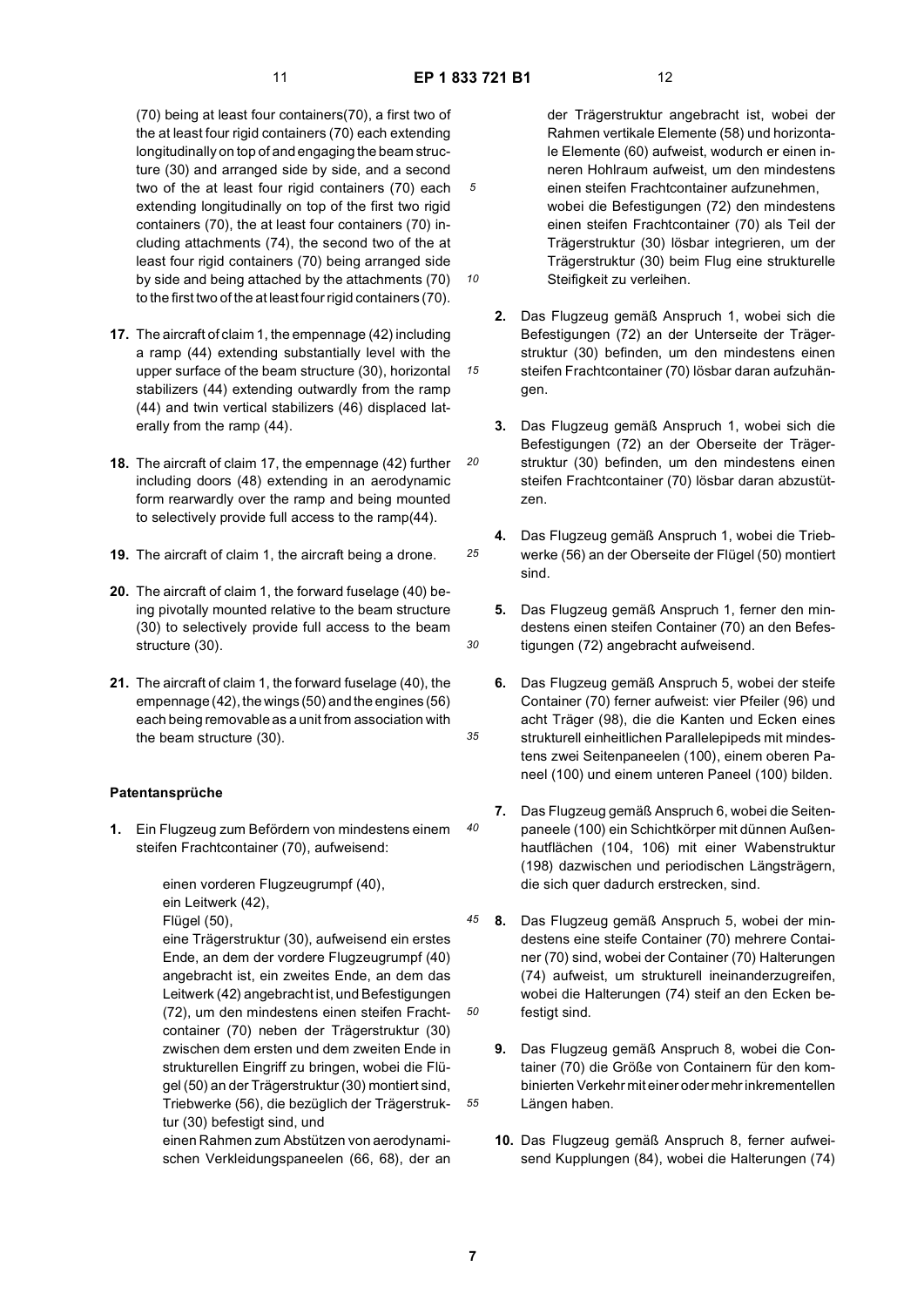*10*

*15*

*20*

*35*

*40*

*45*

*50*

*55*

an den Enden der Container (70) die Kupplungen (84) für einen universellen Eingriff miteinander einsetzen.

- **11.** Das Flugzeug gemäß Anspruch 10, wobei die Halterungen (74) und Befestigungen (72), die universell miteinander in Eingriff gebracht werden können, hinterschnittene Schlitze (78) und Verriegelungsstifte (72, 86) aufweisen, die entgegengesetzte Eingriffsflächen haben, die mit den hinterschnittenen Schlitzen (78) in benachbarten Halterungen (74) und Befestigungen (72) in Eingriff bringbar sind.
- **12.** Das Flugzeug gemäß Anspruch 8, wobei die Container (70) sich jeweils in Längsrichtung an der Trägerstruktur (30) erstrecken, Seite an Seite angeordnet sind und mit den Befestigungen in Eingriff sind.
- **13.** Das Flugzeug gemäß Anspruch 8, wobei sich die Endezu-Ende angeordneten Container (70) in Längsrichtung an der Trägerstruktur (30) erstrecken und Halterungen (74) aufweisen, um strukturell ineinanderzugreifen, wobei die Container mittels der Befestigungen (72) an der Trägerstruktur (30) angebracht sind.
- **14.** Das Flugzeug gemäß Anspruch 1, wobei der innere Hohlraum den mindestens einen steifen Frachtcontainer (70) eng aufnimmt.
- **15.** Das Flugzeug gemäß Anspruch 5, wobei der mindestens eine steife Container (70) mindestens vier Container (70) sind, zwei der mindestens vier steifen Container sich jeweils oben an der Trägerstruktur (30) in Längsrichtung erstrecken und Seite an Seite angeordnet sind, und zwei der mindestens vier Container (70) sich jeweils in Längsrichtung erstrecken und von der Trägerstruktur (30) abhängen und Seite an Seite angeordnet sind, wobei die mindestens vier steifen Container (70) mit den Befestigungen (72) in Eingriff sind.
- **16.** Das Flugzeug gemäß Anspruch 5, wobei der mindestens eine steife Container (70) mindestens vier Container (70) sind, wobei sich erste zwei der mindestens vier steifen Container (70) jeweils in Längsrichtung oben an der Trägerstruktur (30) erstrecken und mit dieser in Eingriff sind und Seite an Seite angeordnet sind, und wobei sich zweite zwei der mindestens vier steifen Container (70) jeweils in Längsrichtung oben an den ersten zwei steifen Containern (70) erstrecken, wobei die mindestens vier Container (70) Halterungen (74) aufweisen, wobei die zweiten zwei der mindestens vier steifen Container (70) Seite an Seite angeordnet sind und mittels der Halterungen (74) an den ersten zwei der mindestens vier steifen Container (70) angebracht sind.
- **17.** Das Flugzeug gemäß Anspruch 1, wobei das Leitwerk (42) aufweist: eine Rampe (44), die sich im Wesentlichen auf einer Höhe mit der oberen Fläche der Trägerstruktur (30) erstreckt, Höhenflossen (44), die sich von der Rampe (44) aus nach außen erstecken, und Doppelseitenflossen (46), die zu der Rampe (44) lateral versetzt sind.
- **18.** Das Flugzeug gemäß Anspruch 17, wobei das Leitwerk (42) ferner Türen (48) aufweist, die sich in einer aerodynamischen Form nach hinten über der Rampe erstecken und montiert sind, um wahlweise vollen Zugang zu der Rampe (44) bereitzustellen.
- **19.** Das Flugzeug gemäß Anspruch 1, wobei das Flugzeug eine Drohne ist.
- **20.** Das Flugzeug gemäß Anspruch 1, wobei der vordere Flugzeugrumpf (40) bezüglich der Trägerstruktur (30) gelenkig gelagert ist, um wahlweise vollen Zugang zu der Trägerstruktur (30) bereitzustellen.
- *25* **21.** Das Flugzeug gemäß Anspruch 1, wobei der vordere Flugzeugrumpf (40), das Leitwerk (42), die Flügel (50) und die Triebwerke (56) jeweils als eine Einheit von der Verbindung mit der Trägerstruktur (30) lösbar sind.

#### *30* **Revendications**

- **1.** Un avion pour transporter au moins un conteneur de fret rigide (70), comprenant un fuselage avant (40),
- un empennage (42),

des ailes (50),

une structure de poutre (30) ayant une première extrémité à laquelle le fuselage avant (40) est attaché, une deuxième extrémité à laquelle l'empennage (42) est attaché, et des fixations (72) pour engrener de façon structurelle l'au moins un conteneur de fret rigide (70) en juxtaposition avec la structure de poutre (30) entre la première et deuxième extrémités, les ailes (50) étant montées sur la structure de poutre (30),

des moteurs (56) fixés relativement à la structure de poutre (30), et

un cadre pour supporter des panneaux d'habillage aérodynamiques (66, 68) attaché à la structure de poutre, le cadre comportant des éléments verticaux (58) et des éléments horizontaux (60), ainsi comportant une cavité intérieure pour recevoir l'au moins un conteneur de fret rigide,

dans lequel les fixations (72) intègrent l'au moins un conteneur de fret rigide (70) de façon amovible comme partie de la structure de poutre (30) pour apporter une rigidité structurelle à la structure de poutre (30) pendant le vol.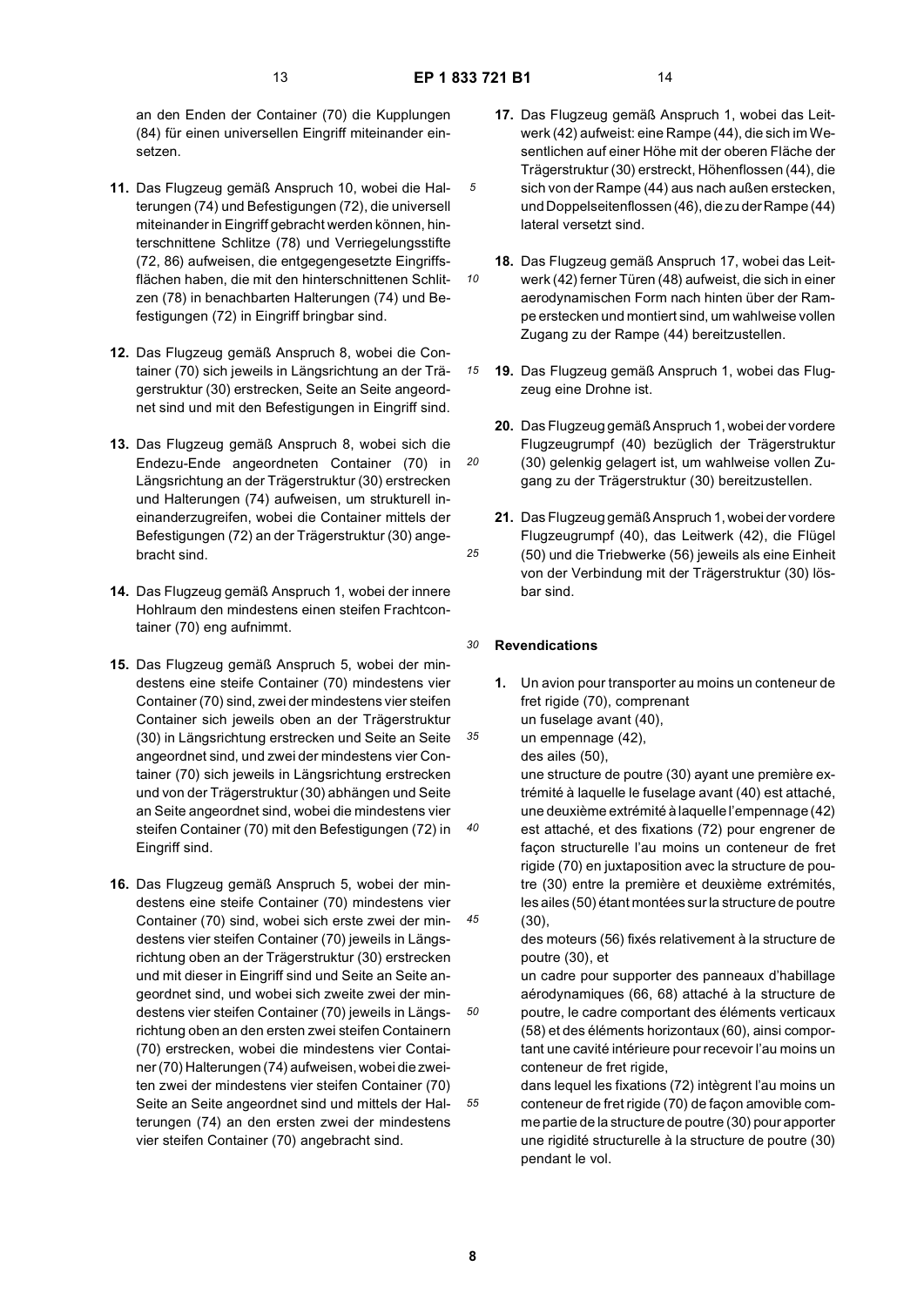*15*

*25*

*30*

*35*

*40*

*45*

*50*

*55*

- **2.** L'avion selon la revendication 1, les fixations (72) étant à la face inférieure de la structure de poutre (30) afin de suspendre l'au moins un conteneur de fret rigide (70) de façon amovible à celle-ci.
- **3.** L'avion selon la revendication 1, les fixations (72) étant à la face supérieure de la structure de poutre (30) afin de supporter l'au moins un conteneur de fret rigide (70) de façon amovible sur celle-ci.
- **4.** L'avion selon la revendication 1, les moteurs (56) étant montés sur la face supérieure des ailes (50).
- **5.** L'avion selon la revendication 1, comportant en outre l'au moins un conteneur rigide (70) attaché aux fixations (72).
- *20* **6.** L'avion selon la revendication 5, le conteneur rigide (70) comprenant en outre quatre piliers (96) et huit poutres (98) formant les angles et les arêtes d'un parallélépipède structurellement unitaire avec au moins deux panneaux latéraux (100), un panneau supérieur (100) et un panneau inférieur (100).
- **7.** L'avion selon la revendication 6, les panneaux latéraux (100) étant un composite avec des surfaces de revêtement fines (104, 106) avec une structure alvéolée (108) entre celles-ci et des longerons périodiques s'étendant au travers de celles-ci.
- **8.** L'avion selon la revendication 5, l'au moins un conteneur rigide (70) étant des conteneurs multiples (70), le conteneur (70) ayant des attaches (74) pour s'engrener mutuellement, les attaches (74) étant fixées de façon rigide aux angles.
- **9.** L'avion selon la revendication 8, les conteneurs (70) ayant la taille de conteneurs pour le transport intermodal d'une ou de plusieurs longueurs incrémentielles.
- **10.** L'avion selon la revendication 8, comportant en outre des coupleurs (84), les attaches (74) aux extrémités des conteneurs (70) employant les coupleurs (84) pour un engrenage mutuel universel.
- **11.** L'avion selon la revendication 10, les attaches (74) et les fixations (72) pouvant s'engrener mutuellement de façon universelle ayant des fentes à contredépouille (78) et des goupilles de verrouillage (72, 86) ayant des surfaces d'engrenage opposées pouvant s'engrener dans les fentes à contre-dépouille (78) dans des attaches (74) et fixations (72) adjacentes.
- **12.** L'avion selon la revendication 8, les conteneurs (70) s'étendant chacun longitudinalement sur la structure de poutre (30), étant disposés les uns à côté des

autres et étant en prise des fixations (72).

- **13.** L'avion selon la revendication 8, dans lequel les conteneurs (70) disposés de bout en bout s'étendent longitudinalement sur la structure de poutre (30) et ont des attaches (74) pour s'engrener mutuellement, les conteneurs étant attachés à la structure de poutre (30) moyennant les fixations (72).
- *10* **14.** L'avion selon la revendication 1, dans lequel la cavité intérieure reçoit étroitement l'au moins un conteneur de fret rigide (70).
	- **15.** L'avion selon la revendication 5, l'au moins un conteneur rigide (70) étant au moins quatre conteneurs (70), deux des au moins quatre conteneurs rigides (70) s'étendant chacun longitudinalement au-dessus de la structure de poutre (30) et étant disposés l'un à côté de l'autre, et deux des au moins quatre conteneurs rigides (70) s'étendant chacun longitudinalement et pendant de la structure de poutre (30) et étant disposés l'un à côté de l'autre, les au moins quatre conteneurs rigides (70) étant en prise des fixations (72).
	- **16.** L'avion selon la revendication 5, l'au moins un conteneur rigide (70) étant au moins quatre conteneurs (70), des premiers deux des au moins quatre conteneurs rigides (70) s'étendant chacun longitudinalement au-dessus de la structure de poutre (30) et étant en prise de celle-ci et disposés l'un à côté de l'autre, et des deuxièmes deux des au moins quatre conteneurs rigides (70) s'étendant chacun longitudinalement au-dessus des premiers deux conteneurs rigides (70), les au moins quatre conteneurs (70) ayant des attaches (74), les deuxièmes deux des au moins quatre conteneurs rigides (70) étant disposés l'un à côté de l'autre et étant attachés par les attaches (74) aux premiers deux des au moins quatre conteneurs rigides (70).
	- **17.** L'avion selon la revendication 1, l'empennage (42) comprenant une rampe (44) s'étendant essentiellement au niveau de la surface supérieure de la structure de poutre (30), des stabilisateurs horizontaux (44) s'étendant vers l'extérieur à partir de la rampe (44) et des stabilisateurs verticaux jumeaux (46) étant décalés latéralement par rapport à la rampe (44).
	- **18.** L'avion selon la revendication 17, l'empennage (42) comportant en outre des portes (48) s'étendant d'une forme aérodynamique vers l'arrière au-dessus de la rampe et étant montées afin de fournir sélectivement accès complet à la rampe (44).
	- **19.** L'avion selon la revendication 1, l'avion étant un drone.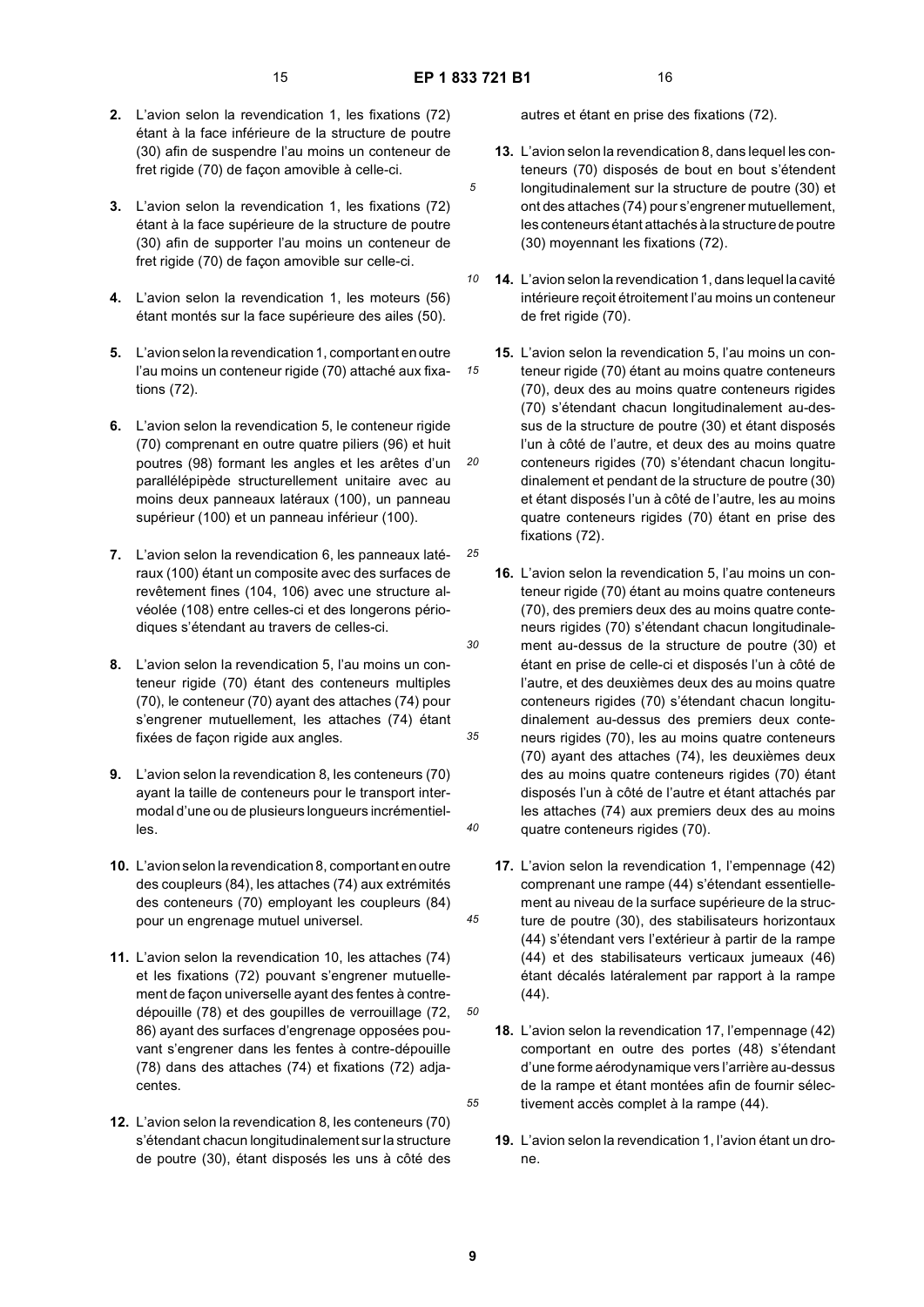- **20.** L'avion selon la revendication 1, le fuselage avant (40) étant monté de façon pivotante relativement à la structure de poutre (30) afin de fournir sélectivement accès complet à la structure de poutre (30).
- **21.** L'avion selon la revendication 1, le fuselage avant (40), l'empennage (42), les ailes (50) et les moteurs (56) pouvant chacun être détaché comme unité d'une association avec la structure de poutre (30).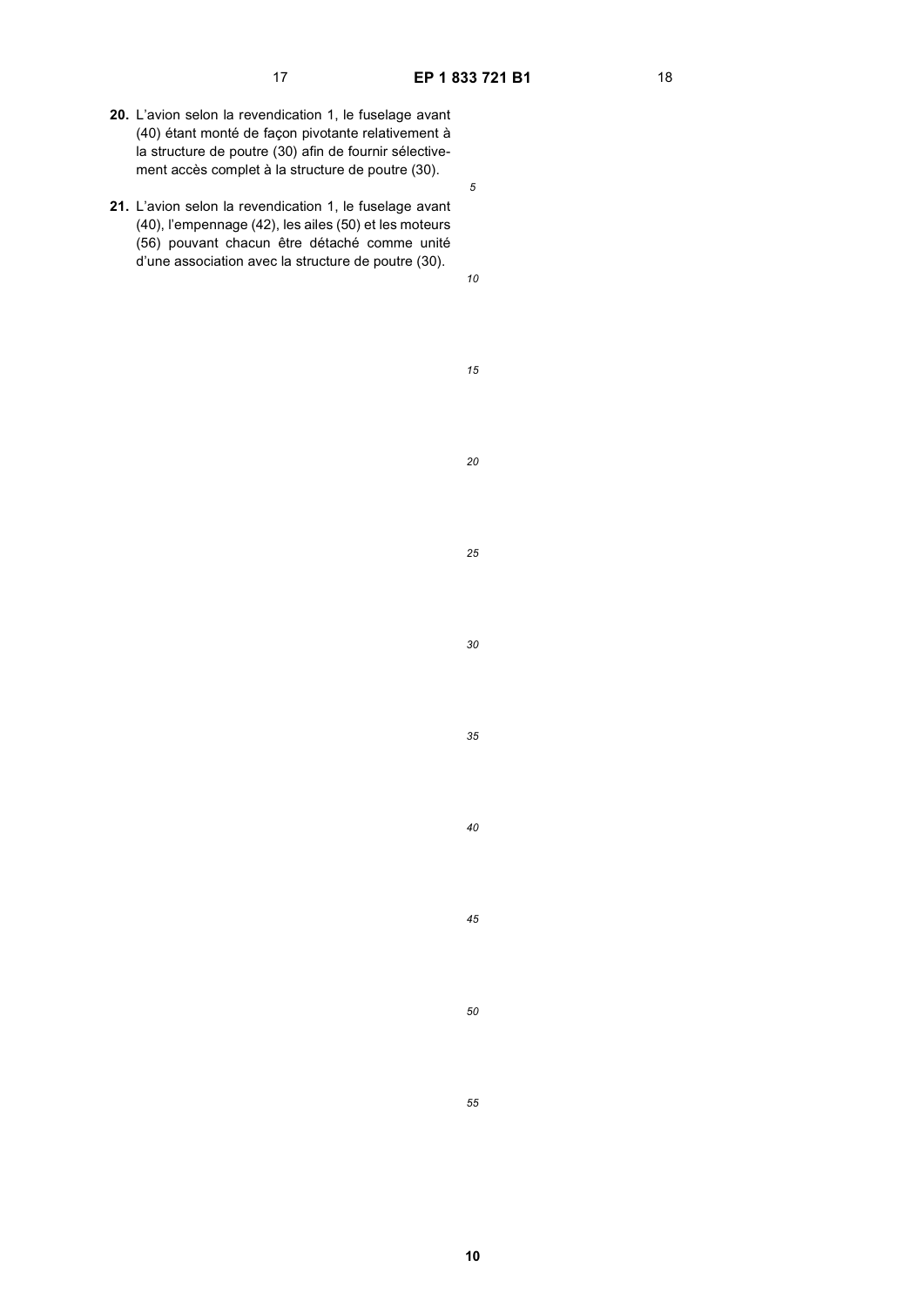

Fig. 1

 $\bar{\mathcal{A}}$ 



Eig. 2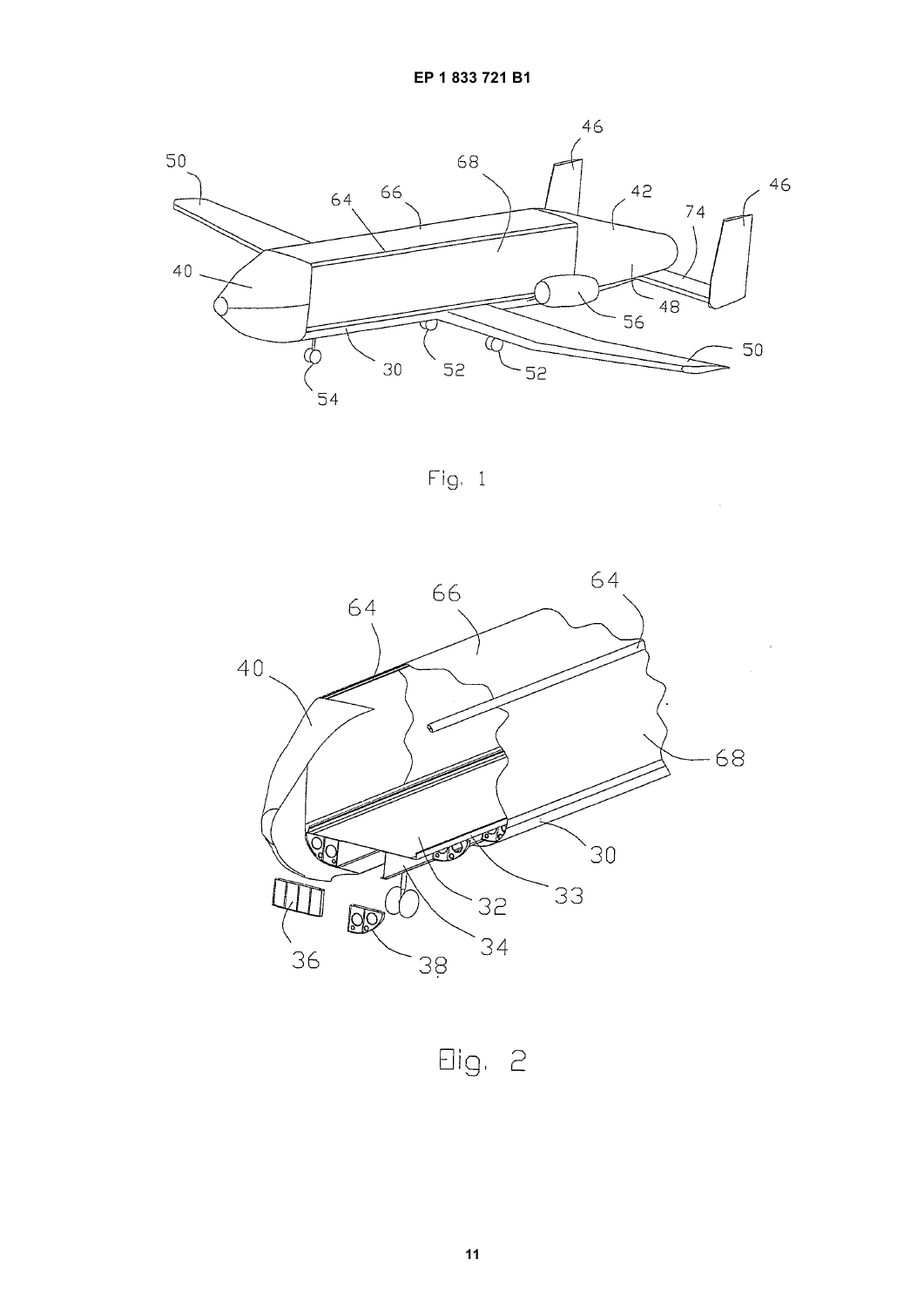$\hat{\mathcal{A}}$ 



Eig. 3



 $Fig. 4$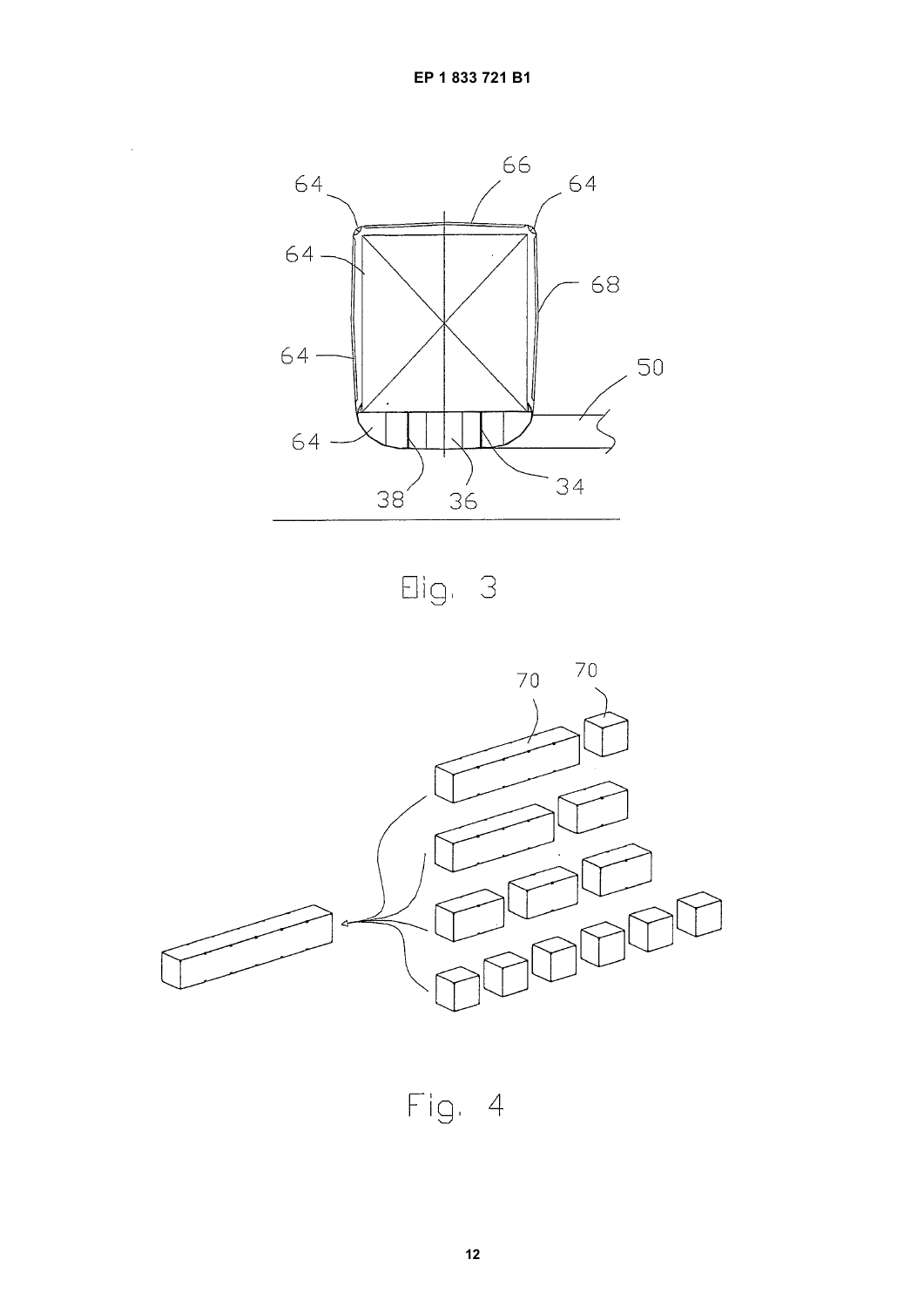

Elig. 6



 $Big. 5$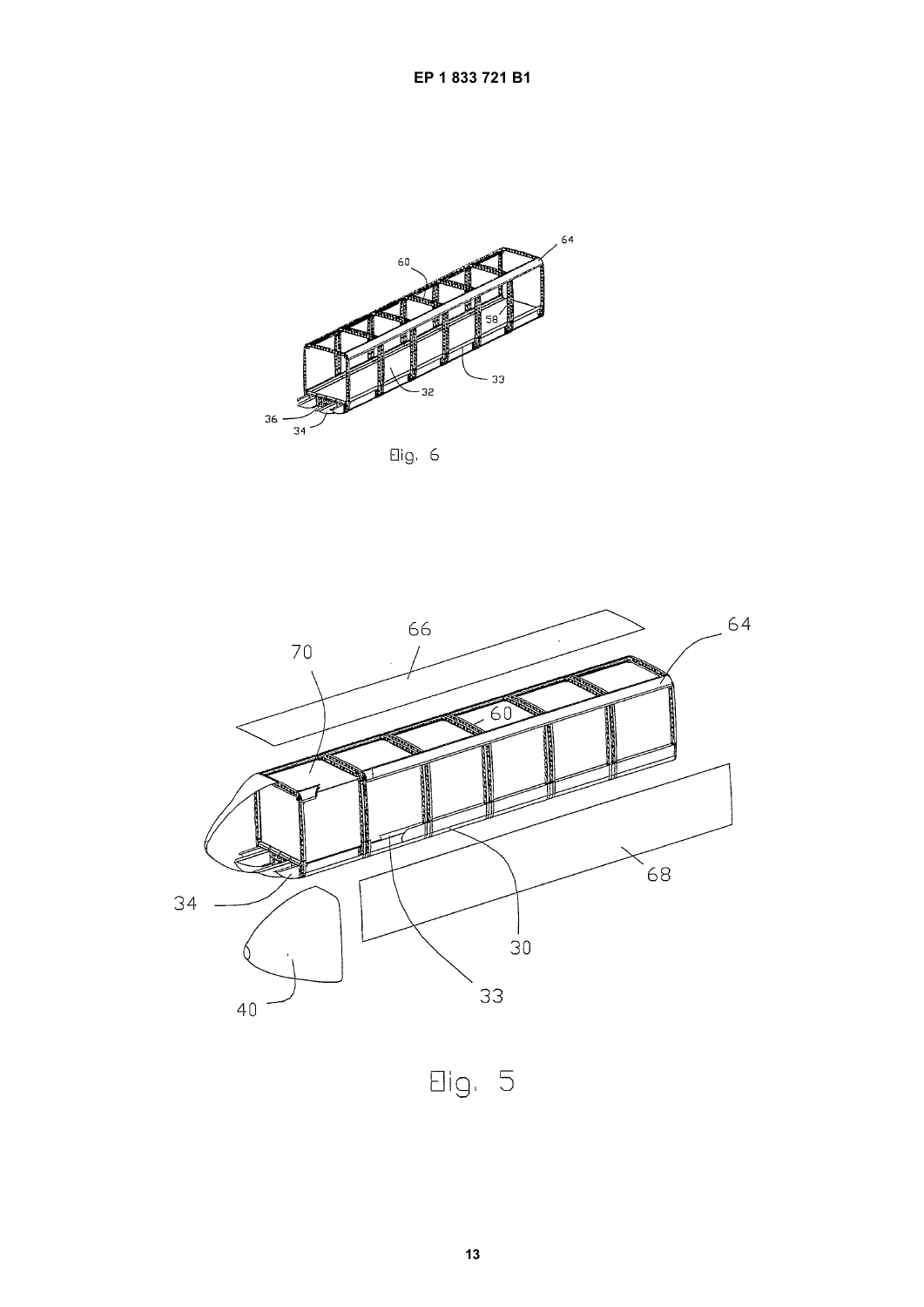





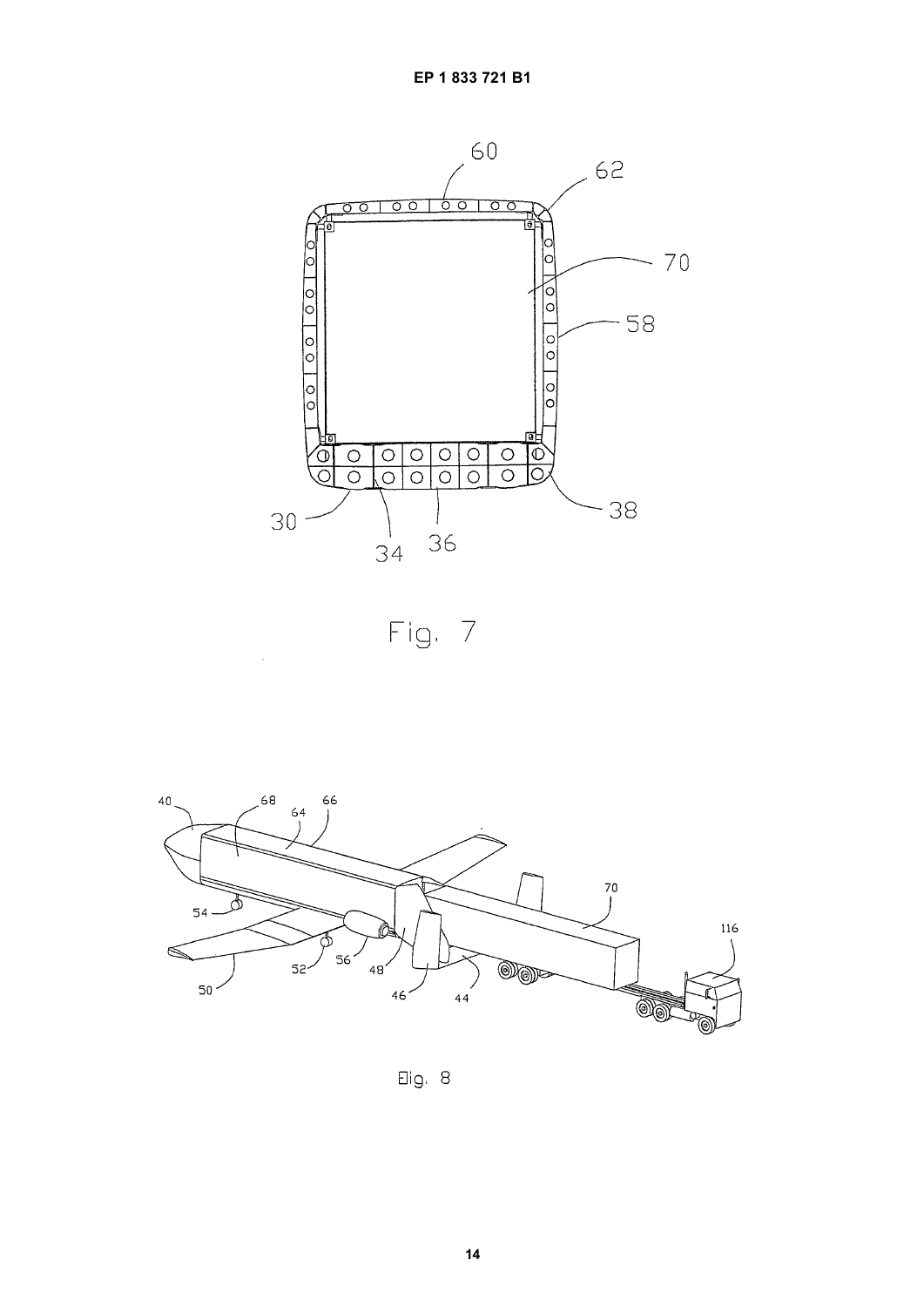

 $Fig. 9$ 



 $Eig. 10$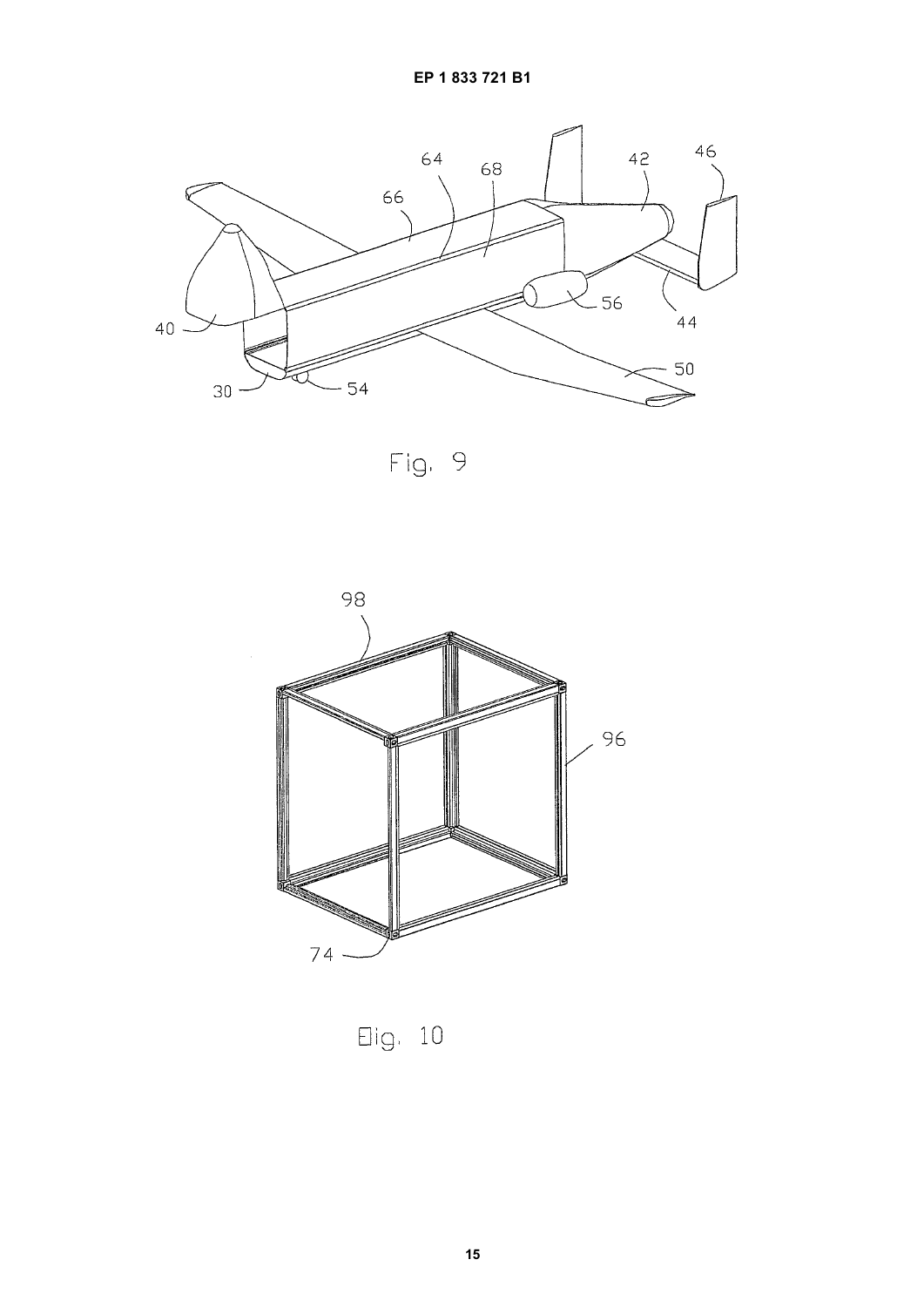

 $Eig. 11$ 



Eig. 13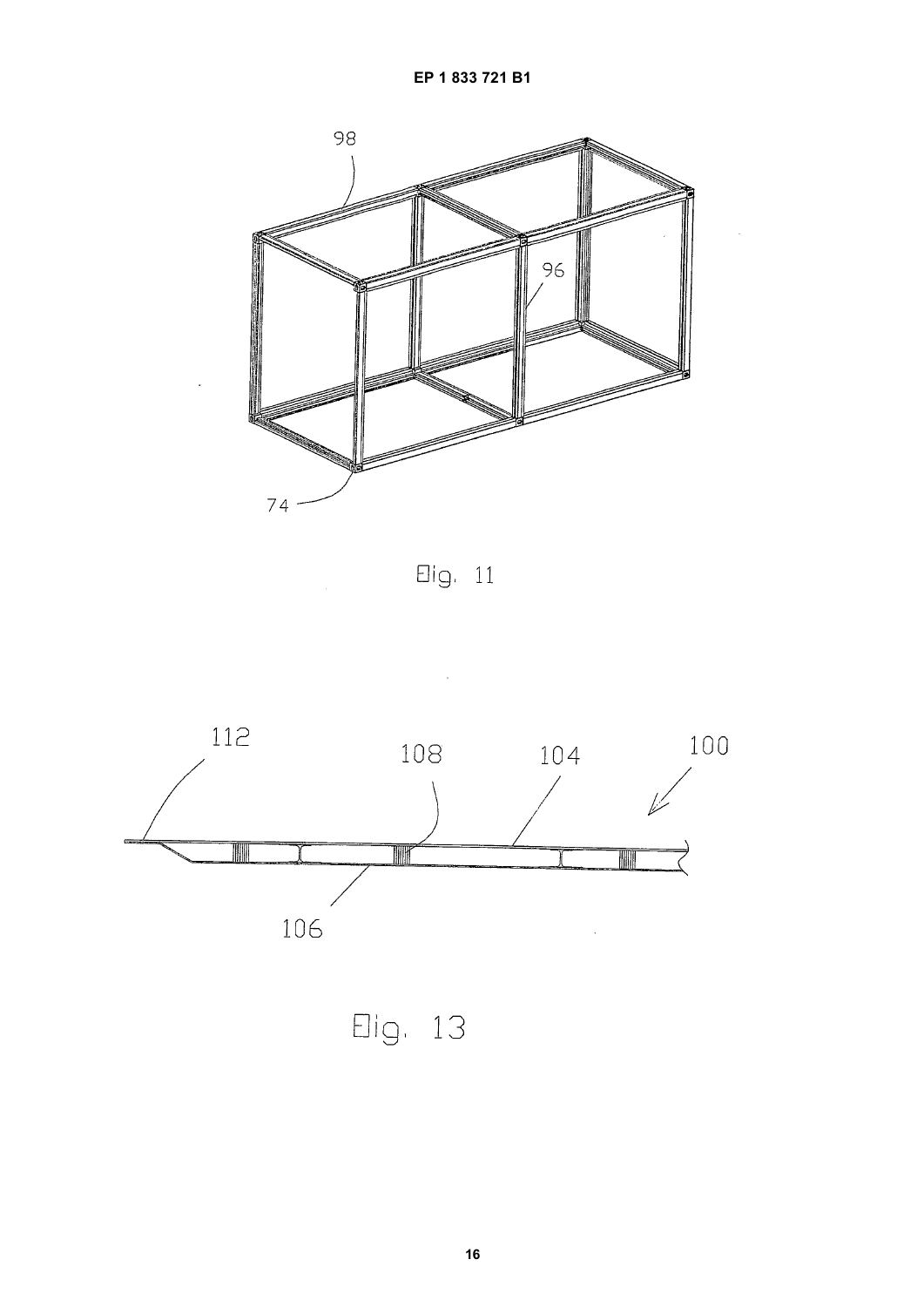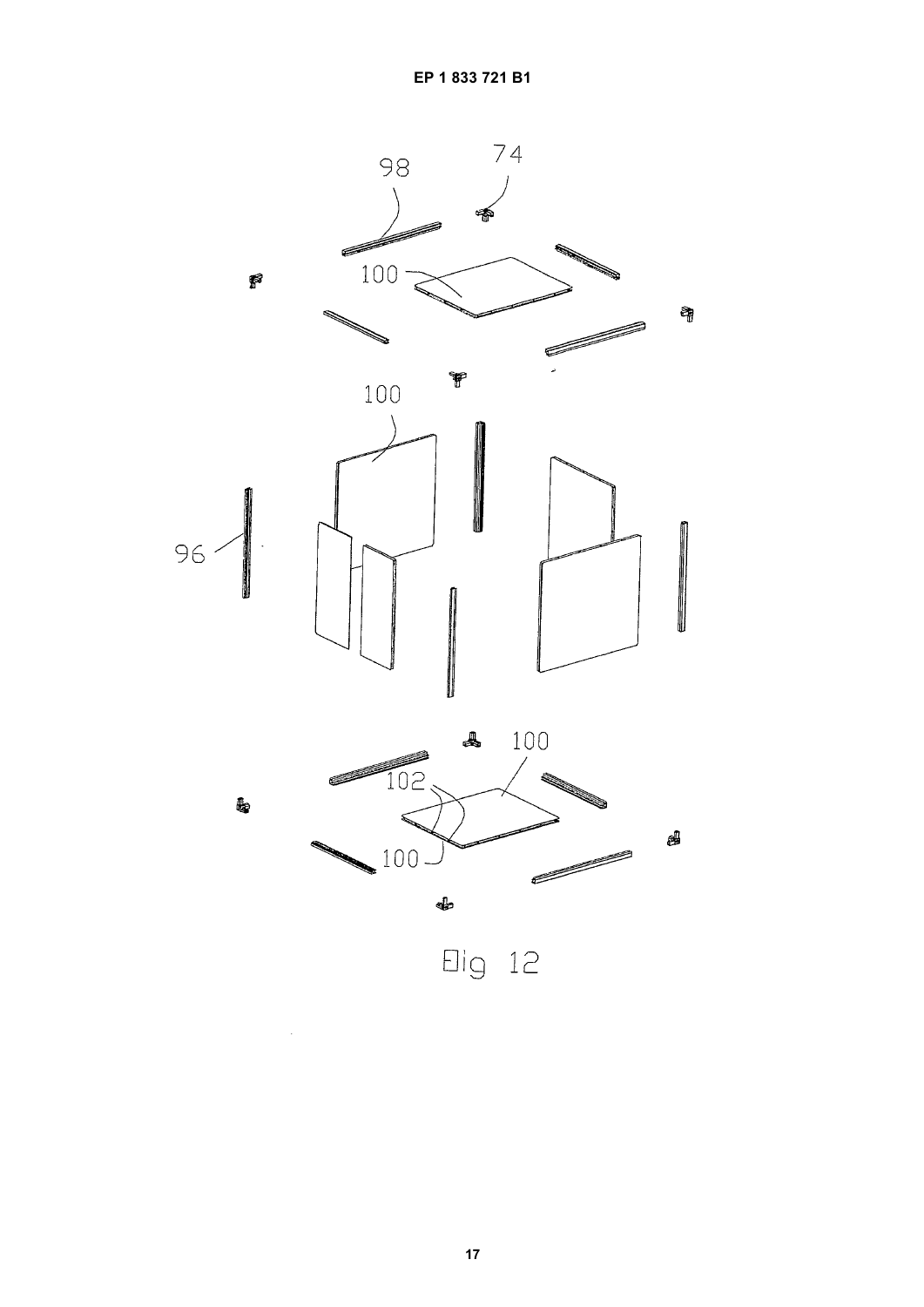

 $\Box$  Elg. 14



Fig. 15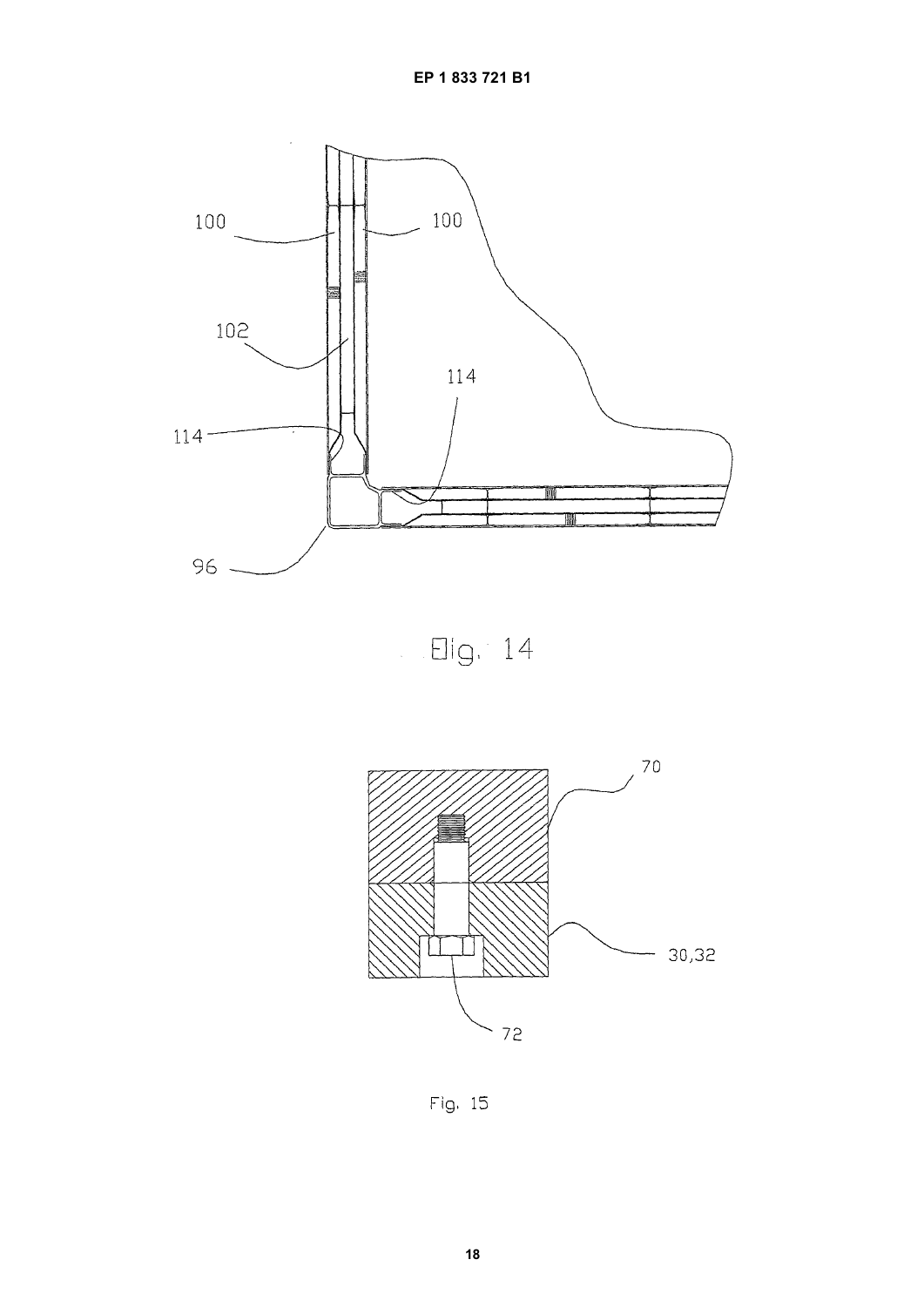

Eig. 16



Elig. 17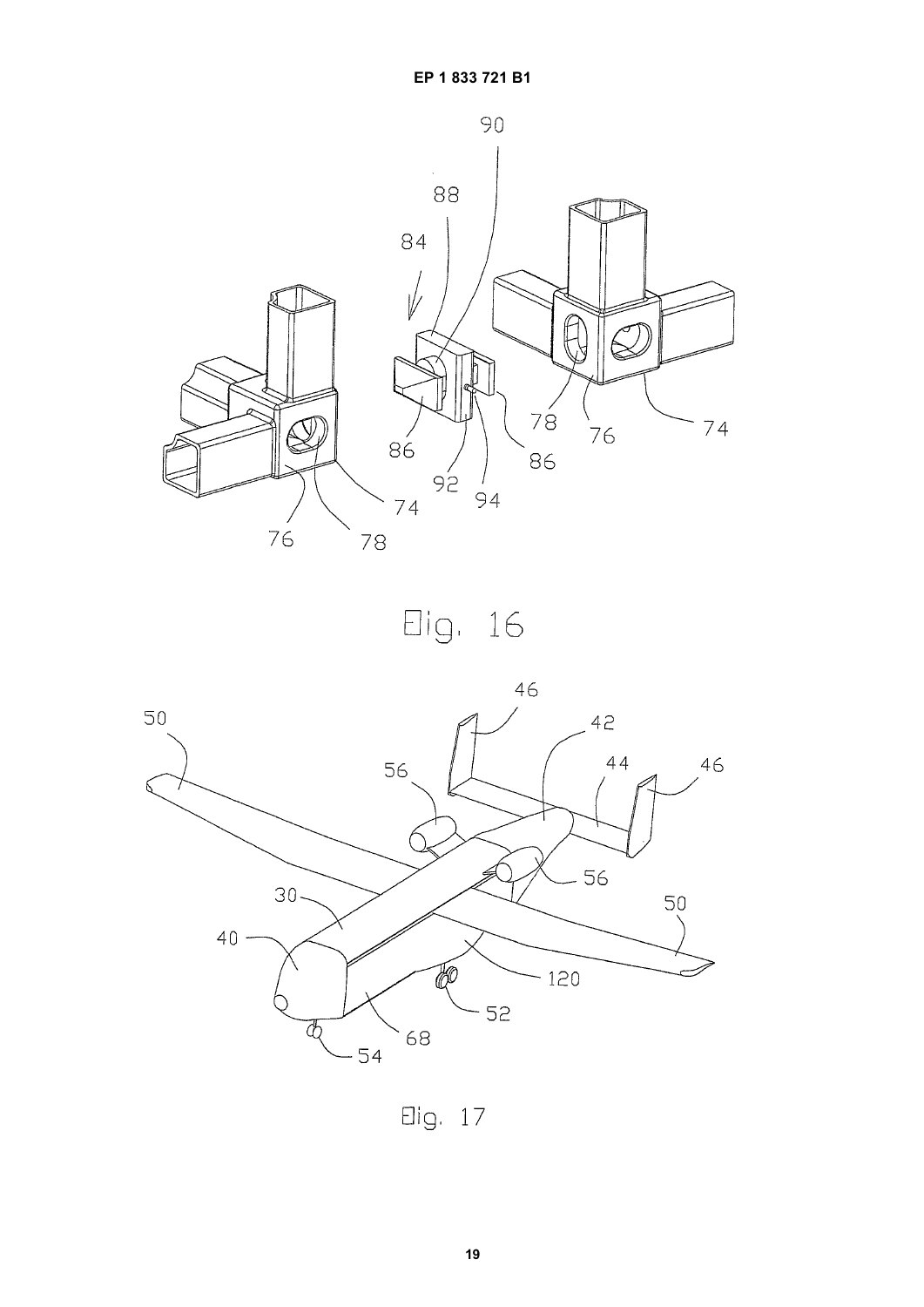





Fig. 19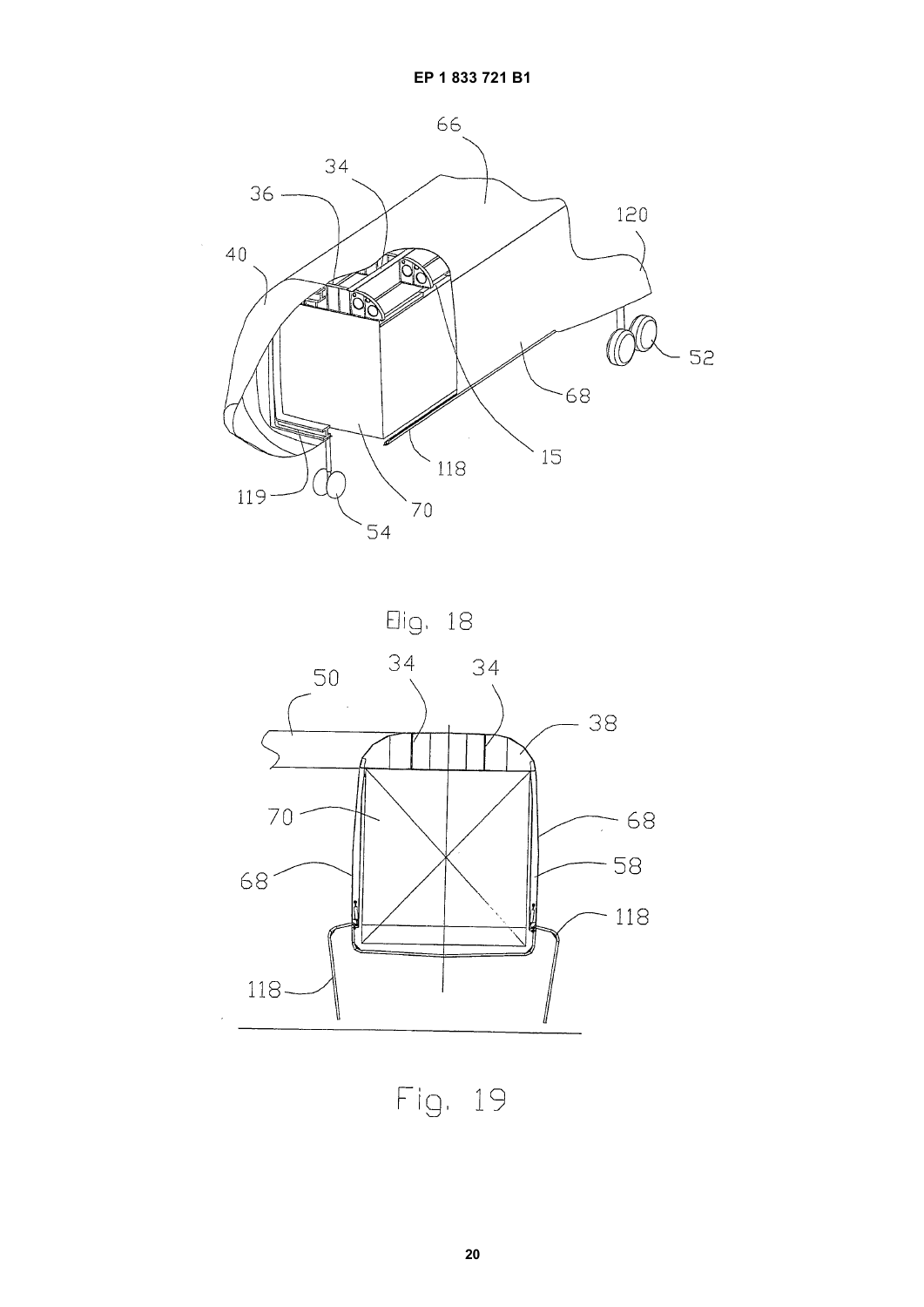

**Fig. 20** 



Fig.  $21$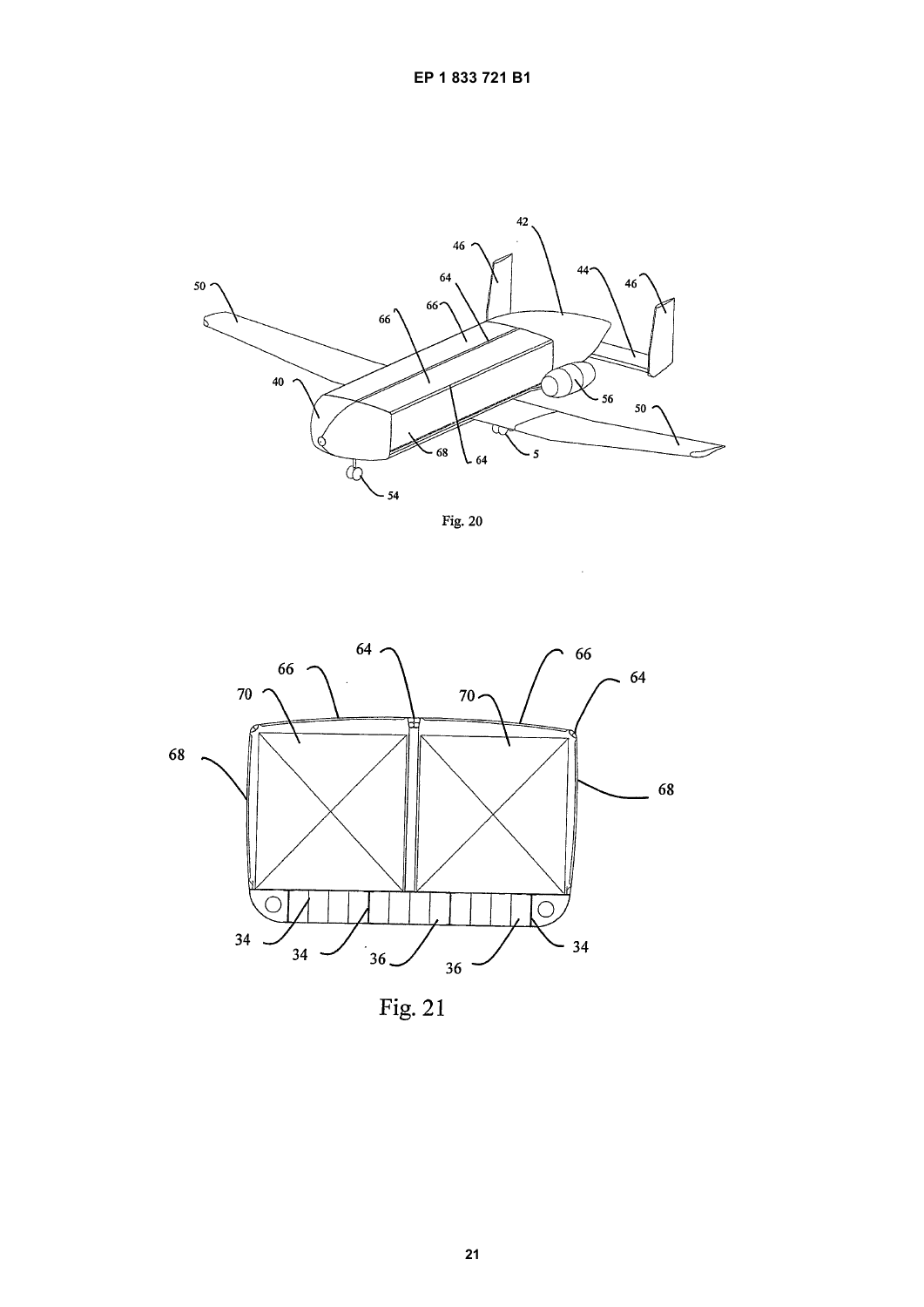





Eig. 23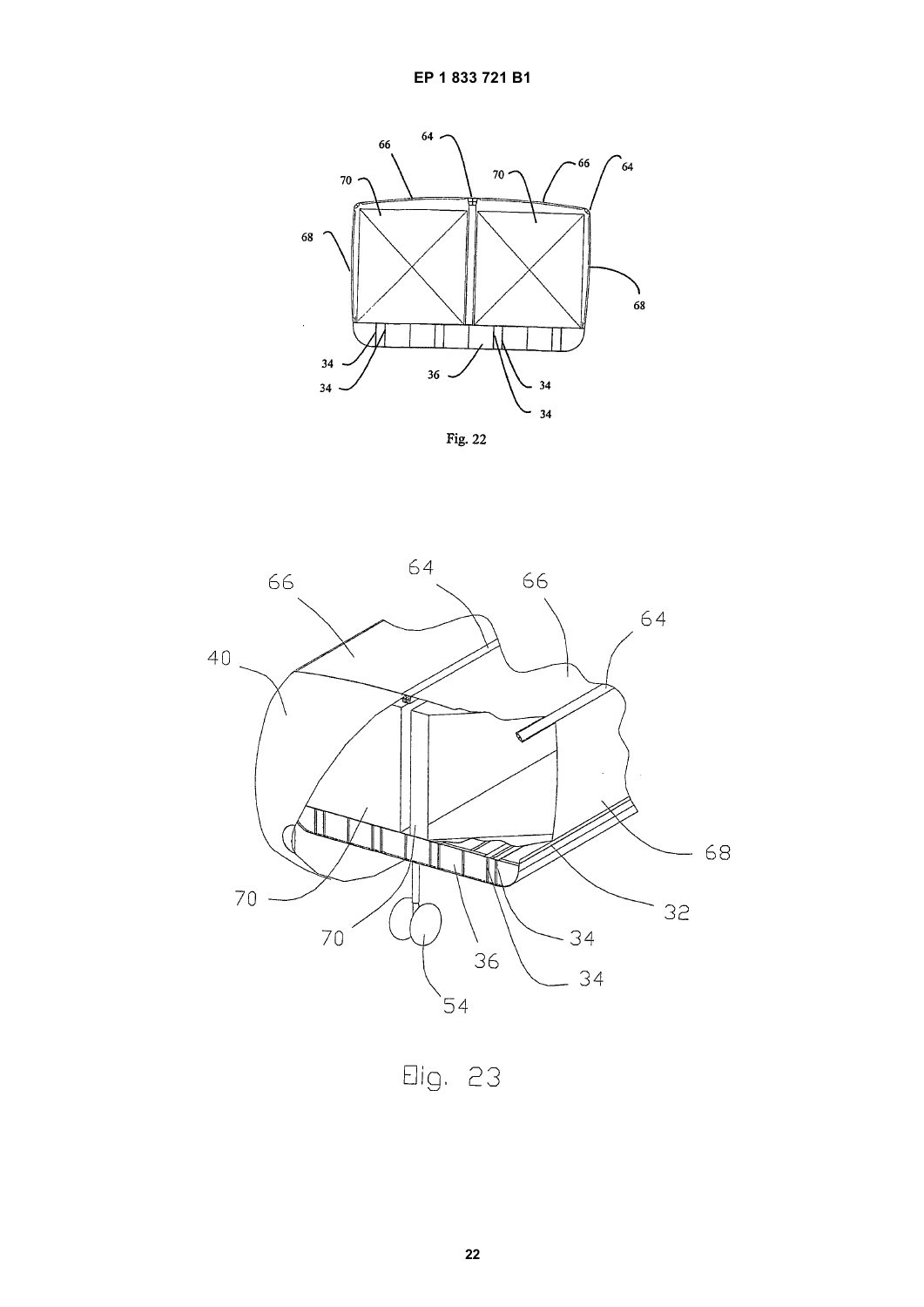

Elig. 24



 $\epsilon$ 

Eig. 25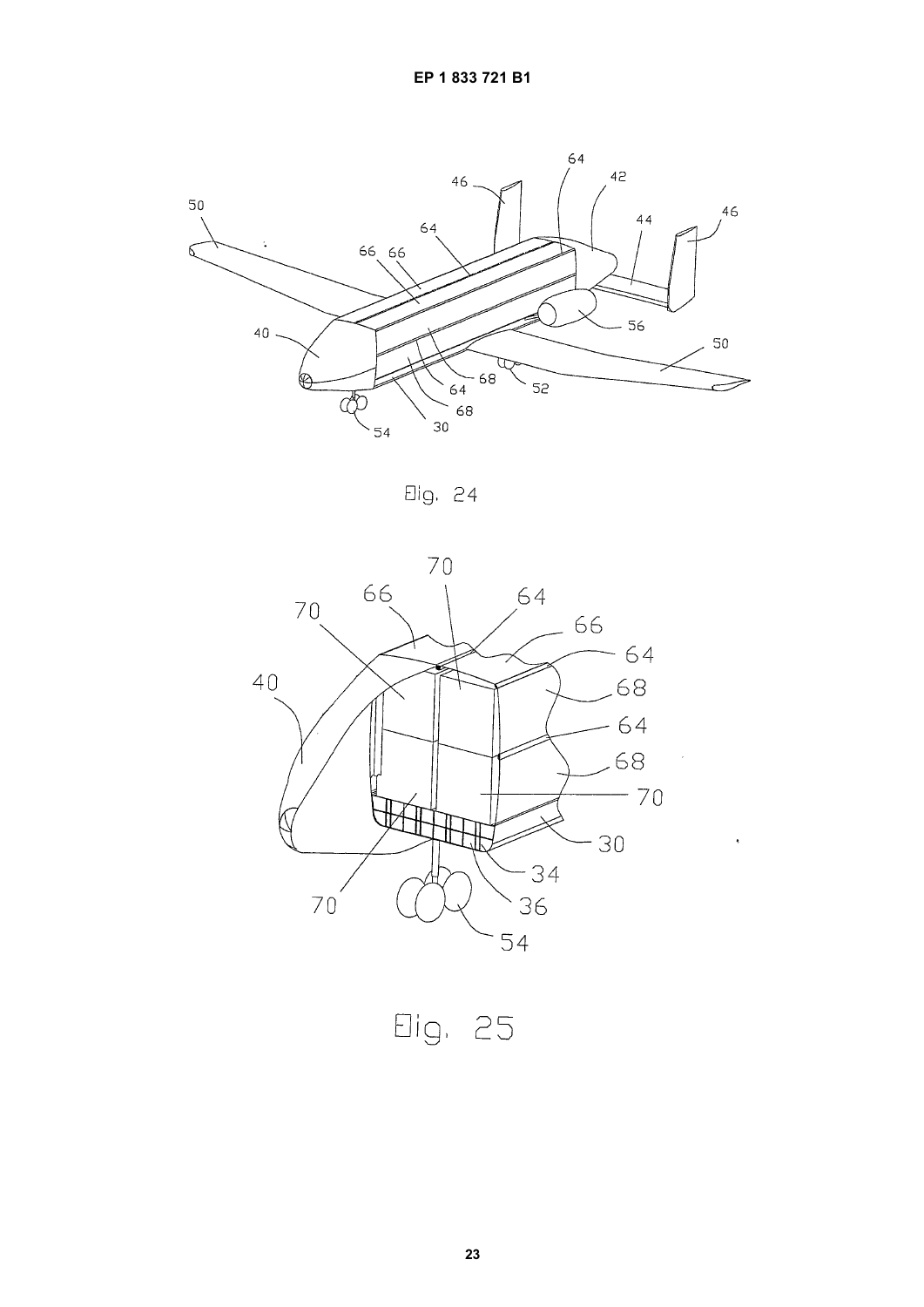

**FIG. 26** 

 $\overline{1}$ 



FIG. 27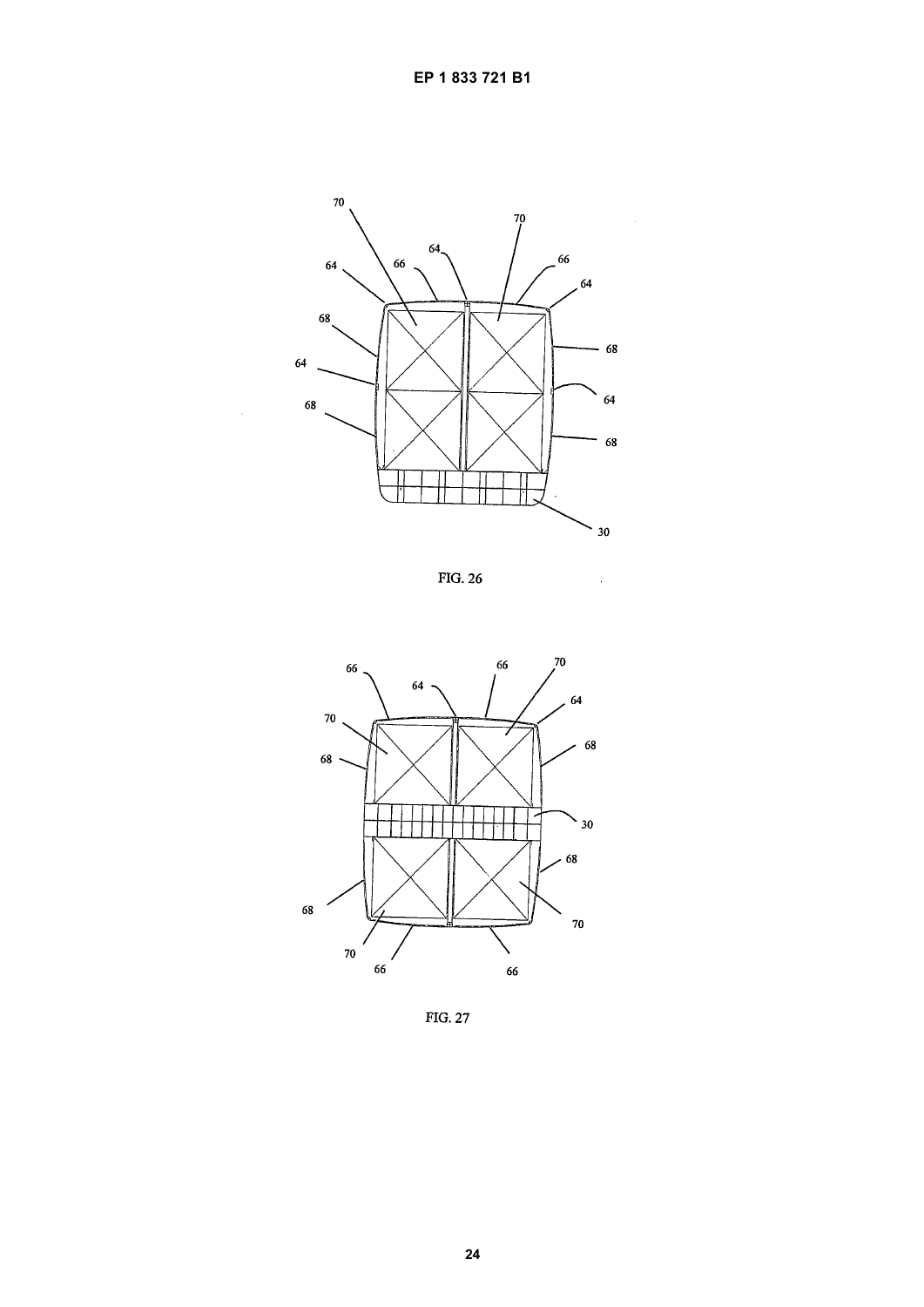

Fig. 28



 $\mathcal{A}$ 





**FIG. 30**